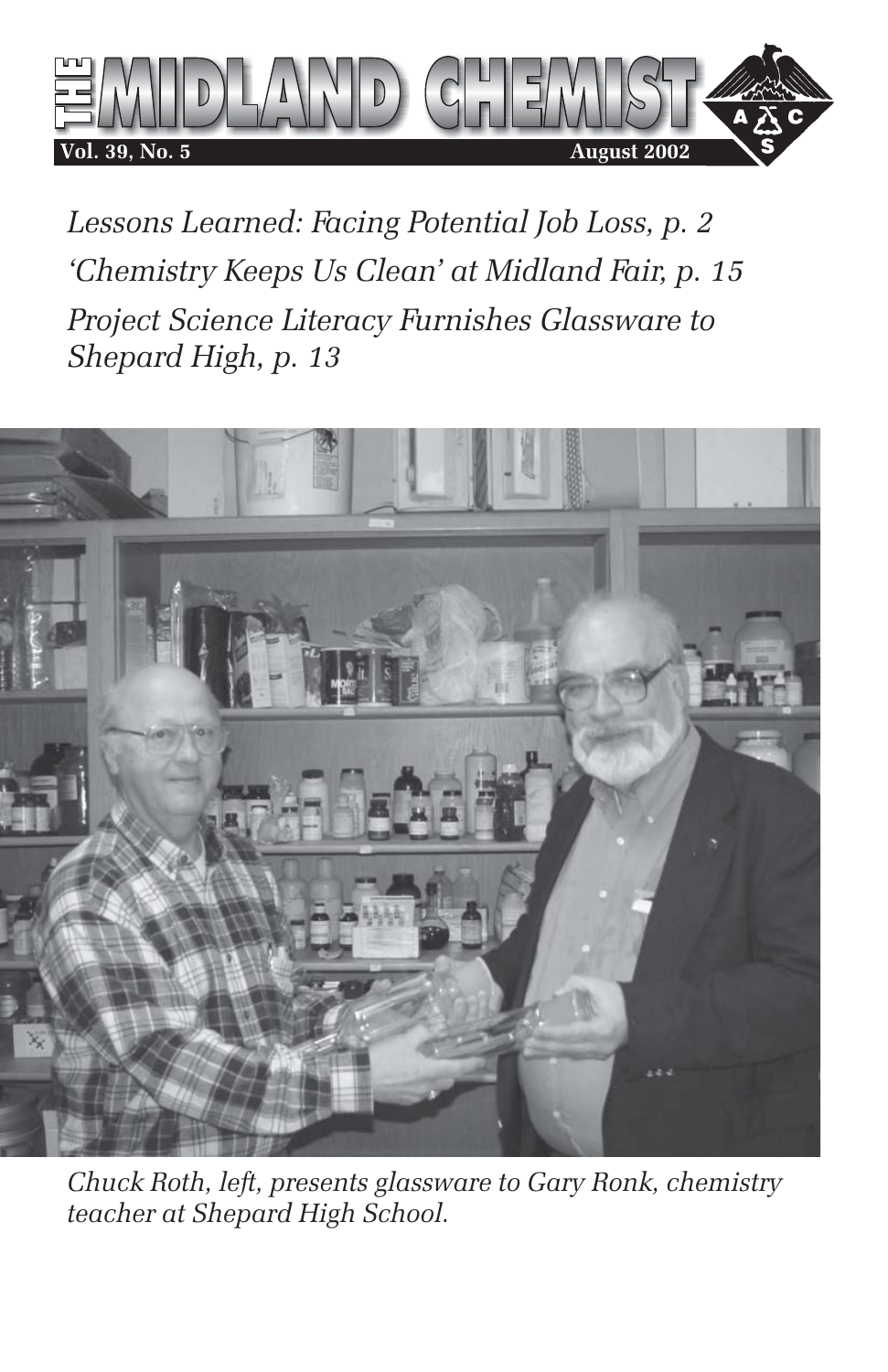

Volume 39, Number 5 August 2002

## *In This Issue ...*

| Chair Column: Section Nominated for National Awards  1             |
|--------------------------------------------------------------------|
|                                                                    |
|                                                                    |
|                                                                    |
| New Developments in Career Services Featured at Boston Meeting 8   |
| Call For Nominations: 2002 Midland Section Awards  9               |
|                                                                    |
| Dow Chemical Awarded National Medal of Technology  11              |
|                                                                    |
| Project Science Literacy Furnishes Glassware to Shepard High 13    |
| Midland Section Officers Protest Use of Patent, Trademark Fees  14 |
| Chemistry Demonstration at Midland County Fair  15                 |
| New Chemistries: Recombinant Protein Purification 16               |
|                                                                    |
|                                                                    |
| Important Dates on the ACS Midland Section Calendar  22            |
|                                                                    |

*The Midland Chemist* is published eight times a year by the Midland Section of the American Chemical Society.

American Chemical Society Midland Section PO Box 2695 Midland, MI 48641-2695 http://membership.acs.org/M/Midl

#### *Volunteer Staff*

|                                | 989-832-7485 |
|--------------------------------|--------------|
| ann.birch@editech-mi.com       |              |
|                                |              |
|                                |              |
| James R. Birch  Design, layout |              |

Please submit all articles and photographs to the editor, Ann Birch. Instructions for article submission are on the Midland Section web site, as is contact information for other staff members. Authors can also contact Ann directly with any questions.

Neither *The Midland Chemist*, nor the Midland Section, nor the American Chemical Society assumes any responsibility for the statements and opinions advanced by contributors of or to *The Midland Chemist*.

Cover photography by Angelo Cassar.

© Copyright 2002 Midland Section of the American Chemical Society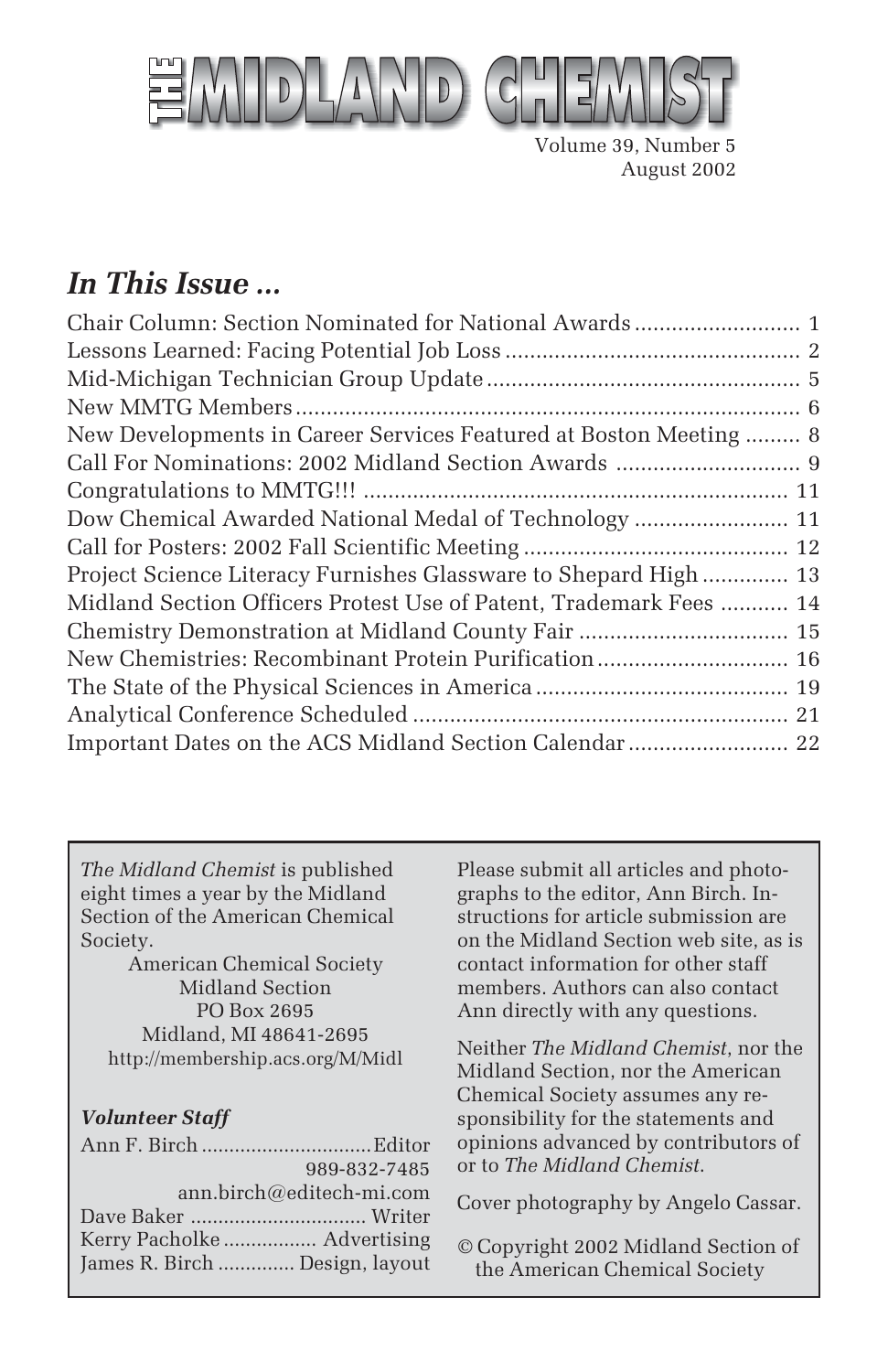## *Chair Column* **Section Nominated for National Awards**

Summer is now the season, some of us have<br>taken off and others will be using the last 2 weeks or so and will be shoving off for a bit (well, I know at least that I'm going!). Just remember a bit of common sense, non-chemical good sense, let's be careful out there!

A bit of news from the National Meeting front—first of all, the 224<sup>th</sup> National Meeting of the ACS will be held in Boston, MA, from Sunday, August 18, 2002, until Thursday, August 22, 2002. The final program was outlined in the July 22, 2002, issue of *Chemical & Engineering News*, so not much more will be heard about it here, ex-



Pat Cannady, Chair ACS Midland Section

cept for one thing, that is. The Midland Section has been notified that Section projects have been selected for not one, not two, not even three, but *four* ChemLuminary awards. While we are still awaiting the final evaluation, I thought that you would like to hear about the four areas of activity that our fellow ACS members felt so highly of to nominate them and the leadership of each activity. They are:

- Committee on Local Section Activities—Best Activity or Program in a Local Section Stimulating Membership Involvement Award, for: The 57th Midland ACS Fall Scientific Meeting, Fred Vance.
- Committee on Local Section Activities—Outstanding Performance by a Local Section Medium Large Size Category Award, for: Sci-Fest, Dave Stickles.
- Division of Polymer Chemistry—Award for Innovative Initiatives in Polymer Science, for: Twelve hands-on experiments, entitled "Clowning Around with Polymers," John Blizzard.
- Minority Affairs Committee—Best Overall Local Section Minority Affairs Committee, for: Minority Affairs Committee, Lin Dorman.

These were excellent activities accomplished by various groups in the Section during 2001. It is very encouraging to see the larger, national group willing to recognize them as well. The final awards will be given at a program on Tuesday night, August 20, 2002. I hope you will be able to attend the meeting and enjoy the contribution of your fellow Midland Section members towards the overall success of the Society in explaining how chemistry is a benefit to everyone.

Pat Cannody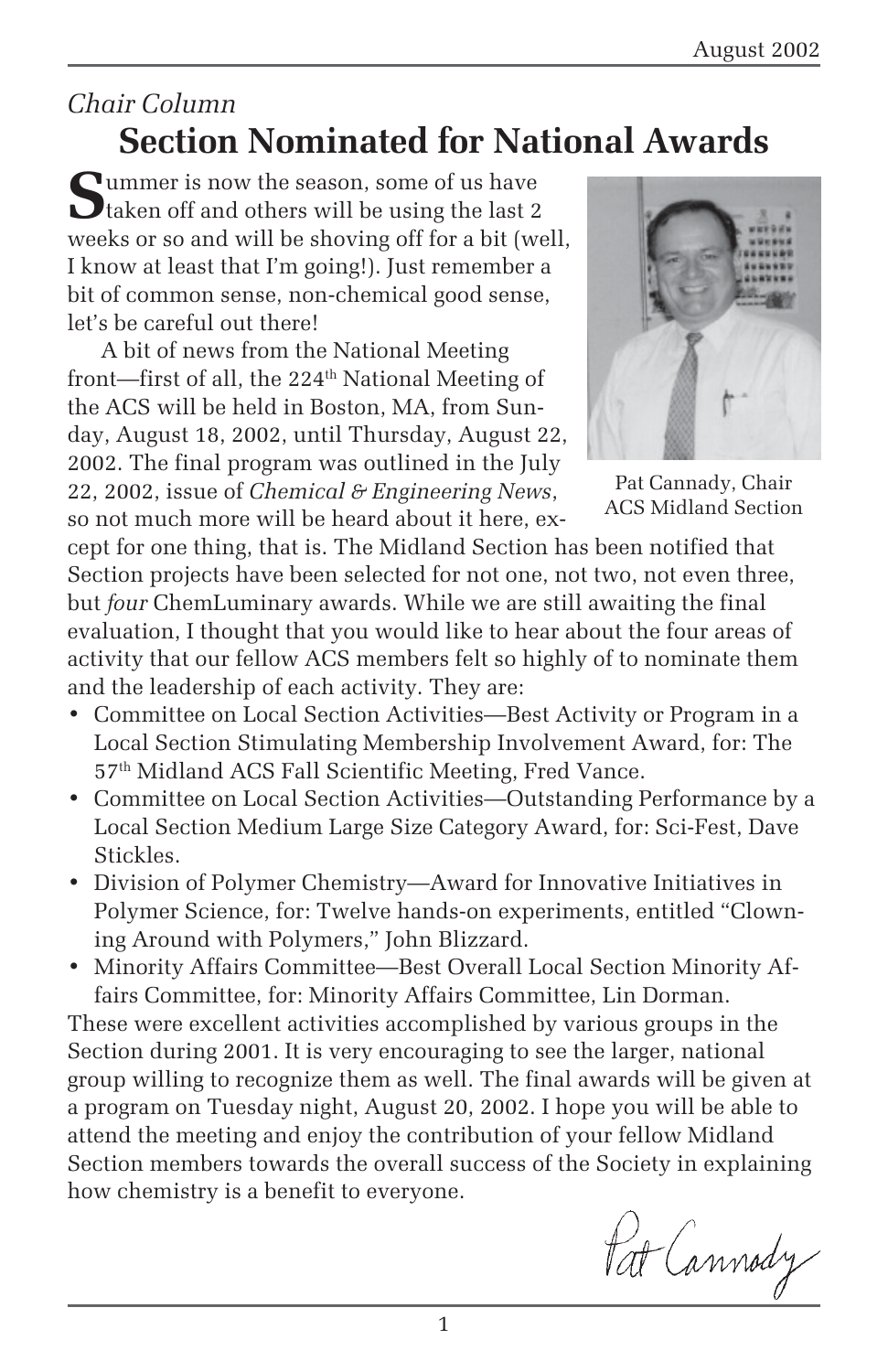# **Lessons Learned: Facing Potential Job Loss**

*By Deb Bergstrom*

**A**s a new member of the unemployed, I have gained key insights which **L** might be valuable to share with others. Although most of us would not choose to be downsized, right-sized, re-engineered, or reorganized out

of a job, with our eyes wide open we might be able to see it coming and not be caught completely off-guard. There are many reasons why we may or may not be selected for separation from our employers. Although we may never completely understand the decisions, the ability to anticipate job loss will allow one to



better prepare. Here are some possible job risk indicators. Are you…

- In an area with diminishing strategic importance
- Becoming less visible
- Suddenly outside key information loops
- Not being sought out for new work
- Getting no reassurances during periods of layoffs
- Not participating in planning and being asked to wrap up activities
- Newly redundant due to consolidations
- In a politically controversial area
- Experiencing a change toward less supportive management
- Being moved to a position outside your expertise
- Requesting a change during shrinking options
- Seeing diminished management interest in your work
- Disagreeing with key coworkers
- Working in an area of long-term focus but no early revenue
- Geographically isolated and not willing to move
- Doing work that could be outsourced

If you see yourself in several of these situations, perhaps you should open your eyes and carefully consider the strength of your position. These circumstances, perhaps less significant during good times, could indicate that your position is at risk in a shrinking organization. Additionally, these working conditions could provide an incentive to consider your broader options.

### **What Can You Do?**

Whether or not job loss is imminent, there are certain things which should be done on a regular, continuing basis to be ready for the career transitions we all may face, expectedly or unexpectedly. Don't wait to start until your situation is compromised or you are released. Do as much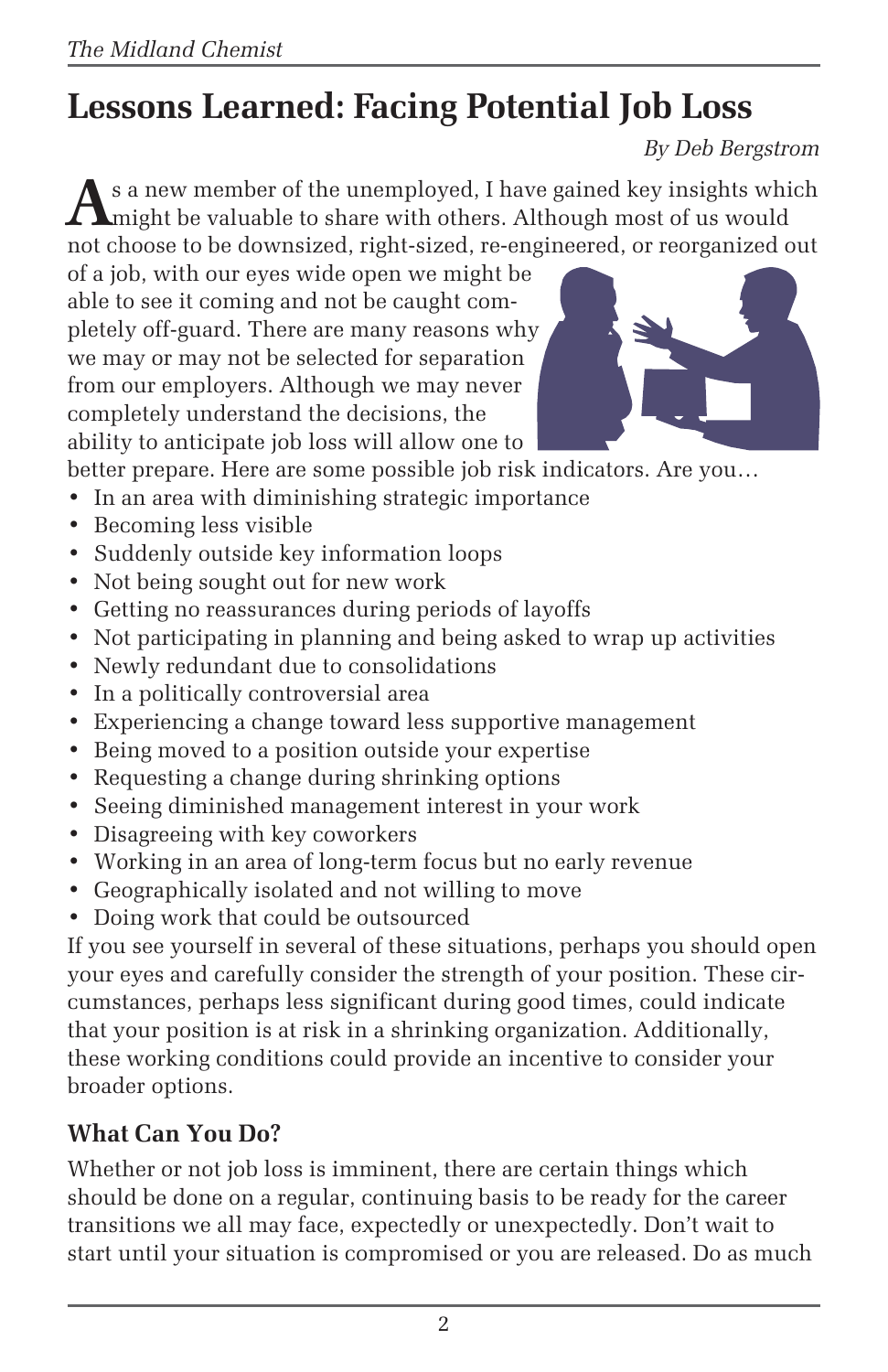as you can before you lose your job. Here are some suggestions:

- Understand current résumé formats and keep your résumé up to date
- Keep records of measurable accomplishments in real dollar values
- Diversify and define yourself on a skills basis
- Keep your internal and external contacts active
- Maintain contact with those who have left your organization
- Publish or present papers if possible to keep an external track record
- Be aware of general industry trends, growing and declining areas
- Maintain good relationships with recruiters
- Contact a career consultant (ACS has good ones!)
- Maintain involvement with your professional organization
- Keep up on books on career management ("What Color is Your Parachute 2000")
- Store copies of personal records, professional records, and key contact information at home

In my years of work I felt I had little time to stay current on career information. In hindsight, I realize how naïve I had become. I had vague, inaccurate notions about job banks, Internet searches, résumés, and networking. My job searching perspective was primarily defined by my early career searches and lacked practical information on modern job searches, mid-career issues, and general career management.

For example, a common misconception is that the simplicity of the Internet has made job hunting easier. In fact, the ease of submission of documents electronically has resulted in databases (Monster.com) choked with both job ads (many old) and thousands of résumés, making them ineffective and possibly even detrimental to a more focused job search later. The success rate for this approach is very low. On the other hand, the Internet is extremely valuable for finding critical information on target companies and is the fastest tool for providing cover letters, résumés, references, and other documents once contact is made. Unfortunately the Internet is not a substitute for the emotionally tougher job of person-toperson networking, the most effective way to find a job.

### **Speaking of Networking**

I have a new appreciation for how much career health requires building a permanent, enduring, global network of friends, colleagues, current and former coworkers, and family. Creating and sustaining an effective network is an on-going and time-consuming but critical activity which I will now continue until I retire. An effective network is the most critical tool for understanding the job market, getting a better fit in your positions, and career success into the future.

In a mid-career transition we find ourselves in different circumstances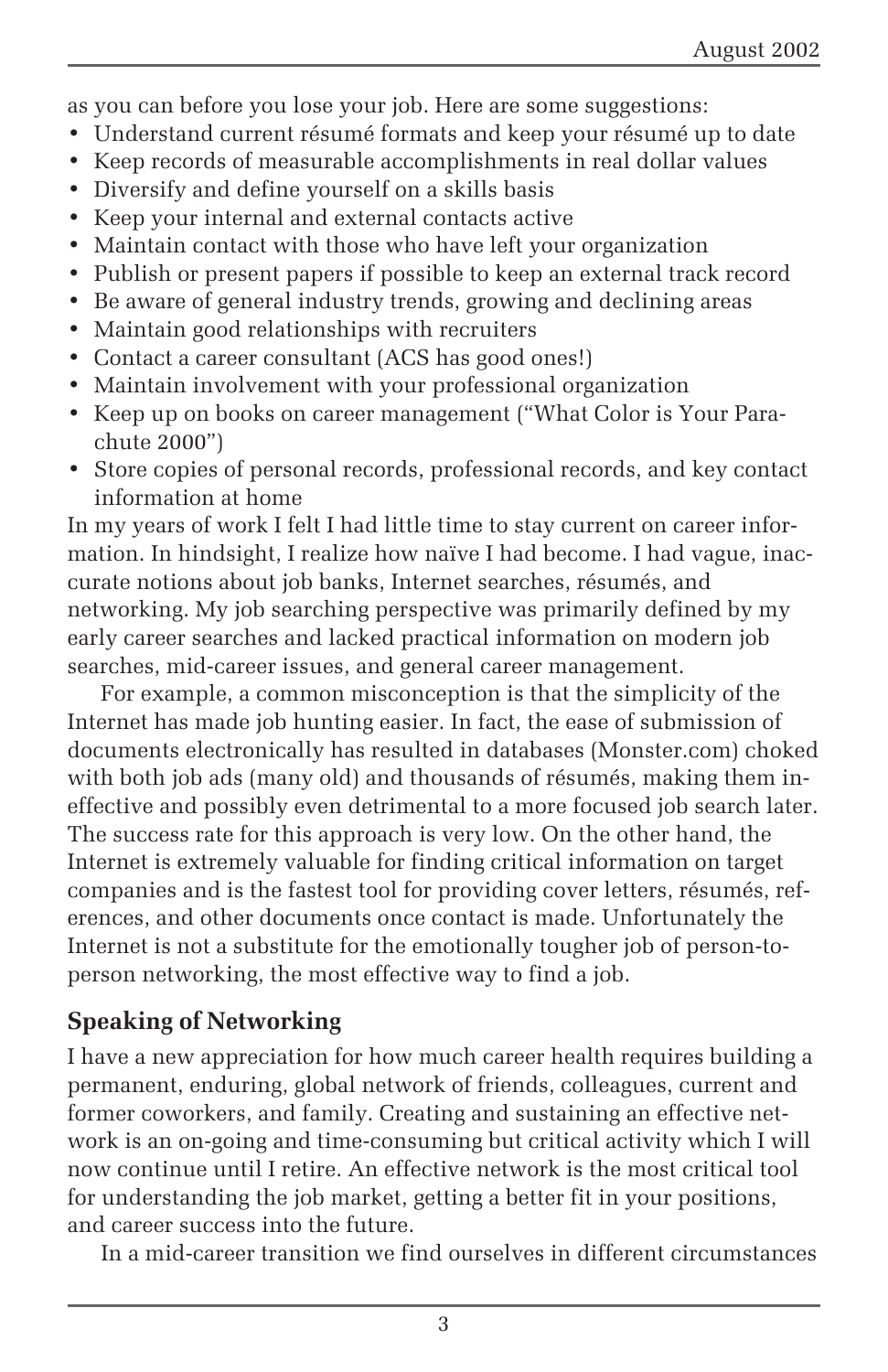than in our younger working days. People are generally in a higher income bracket, which drives both the worker and potential employers to look for a closer job fit. Armed with what I have learned on the job, I find myself more interested in the health of the company, its sense of direction, team cohesiveness, style, size, and culture. We all have more personal ties, commitments, and complications in our lives to consider in any mid-

career decision also. This all requires much careful consideration.

- What else have I learned through this difficult process of losing a job?
- There is little or no stigma associated with job loss in today's market.
- It's more of a liability to work a long time in one place than move around.
- One gets quickly out of touch if not actively networking.
- The Internet is a valuable tool, but not necessarily the most important one.
- Large industries are moving to a more mobile, flexible work force.
- Smaller companies are numerous, exciting, and growing.
- It is easy to ignore the need to develop and maintain skills.
- We need to be aware of what is happening in the industry.
- It is important to help others on the job market. (One may be there next.)
- One should always be prepared and always looking for a better fit.
- Few people really expect job loss to happen to them, but it does.

In the end, although job loss is difficult, we still live in a big world, full of great opportunities. One of the important things in today's environment is to keep those opportunities in mind throughout your career, not just when you face unexpected roadblocks.

*[Editor's Note: We will be featuring another article on downsizing by Deb Bergstrom in the September issue of The Midland Chemist. The article is entitled "Professionalism during Downsizing."]*

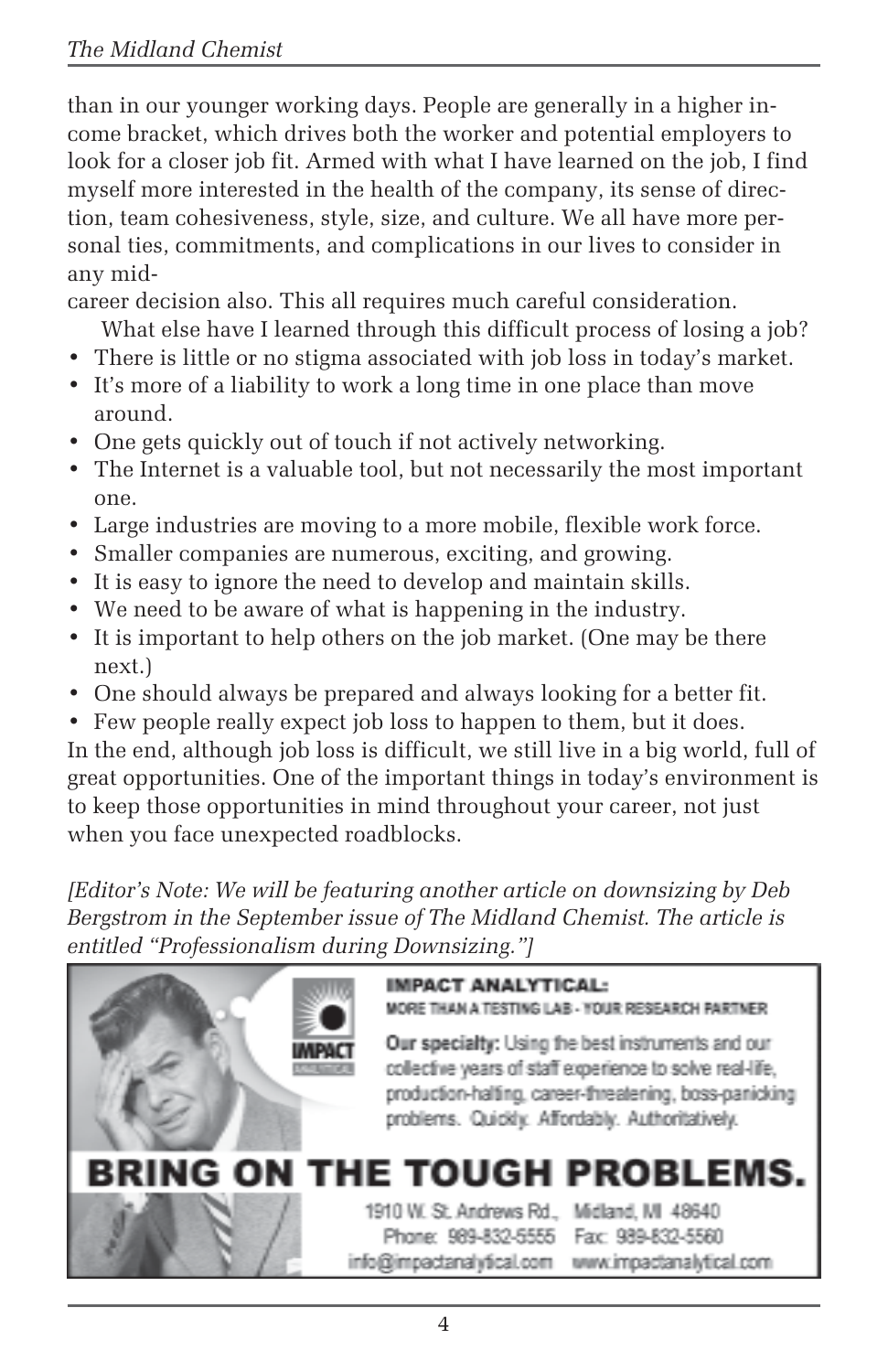# **Mid-Michigan Technician Group Update**

#### *By Debbie Bailey*

**M**MTG continues to focus on giving back to our members. This year our technician affiliate group (TAG) implemented "Who is … and what does he or she do?" This is a 5 to 10 minute presentation on one of the members and what their role is as a technician. This presentation also includes past experiences and some personal information (e.g., married, single, children, pets, hobbies, etc.). This short presentation is given at our monthly meetings and gives other members the opportunity to get to know what other technicians are doing, gain new contacts, and network.

Social events are another opportunity for members to get know each other on a social and a technical level. So far this year we have had two social events. The first was a karaoke night and the second was a dinner at a traditional Japanese steak house (where they cook the food right in front of you). Our TAG is planning to continue these social events (approximately every other month).



*MMTG members enjoy a personally prepared dinner at the new Genji restaurant in Midland.*

Each year our TAG presents an award to a deserving student enrolled in the chemical technology program at Delta College. This year the award went to Sarah Bottke at the Midland Section ACS Spring Science Education Awards Banquet. Sarah's

credentials are truly outstanding. She maintained a 3.6 grade point average and made the dean's and/or vice president's list almost every semester she was at Delta. Along with her full-time college schedule, she worked as a co-op for Dow Corning Corporation in the Resin Technology Platform. Her co-op supervisor, Glen Gordon, praises her for her dedication, initiative, and professional attitude. Sarah graduated this semester and started a new position as a tech-



*Sarah Bottke (left) accepts the Outstanding Chemical Technology Student award from Debbie Bailey.*

nologist for The Dow Chemical Company in the glycol ether department. She is also continuing her education as a part-time student at SVSU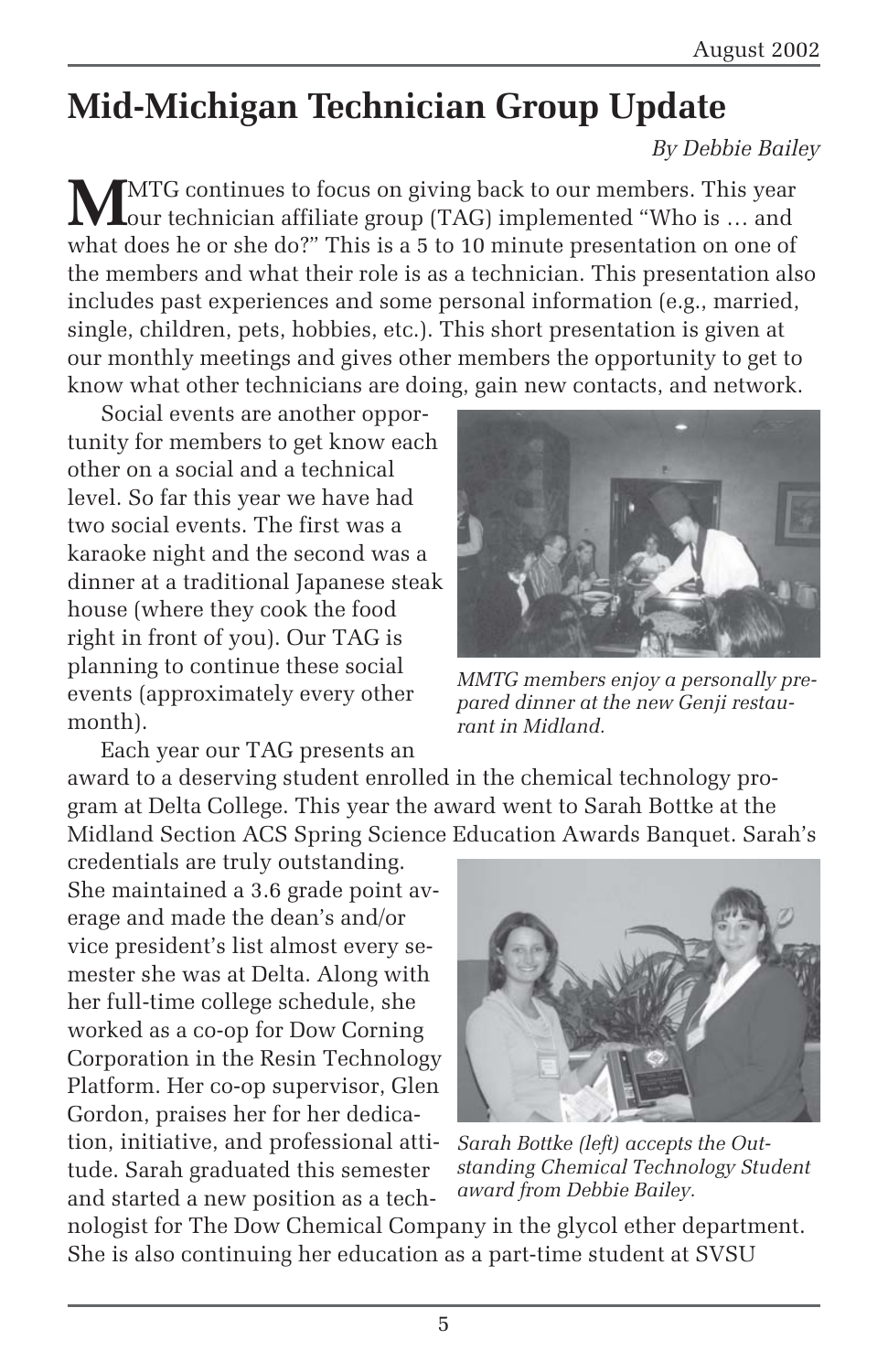working toward a bachelor's degree in business chemistry. Our congratulations to Sarah!

Another way our TAG has been giving back to our members is through training seminars. This year we have had one lunchtime seminar and one 4-hour training seminar (new this year!). The lunchtime seminar was "Weighing the Pros and Cons of a Career Switch for Chem Techs: Is the Grass Really Greener?" and was presented by MMTG members Tina Leaym and Janet Smith. This was an excellent seminar for technicians who may be considering a career change. The 4-hour training seminar was titled "Your Point Is…?" and was presented by Gene Anderson, a re-



*Gene Anderson covered the basics for preparing and delivering great presentations.*

tiree from Dow Chemical. Anderson is not just a retiree from Dow Chemical; he is a motivational speaker, trainer, and magician. He has led this training seminar in fifteen countries on six continents, both inside and outside of Dow Chemical. This seminar covered presentation skills, new technology, and the growing use of poster presentation.

Our TAG has two more lunchtime seminars planned for this fall. These seminars will be open to all technicians and will be presented by Ann Birch. Ann is the founder and co-owner of Editech, a technical communications firm in Midland,

Michigan. She has 11 years experience as a research chemist and 17 years experience as a free-lance technical writer and editor. She works exten-

sively with technical authors, and she writes, edits, and formats technical documents. Descriptions of the seminars are provided on the next page. Check our website for upcoming activities http:// membership.acs.org/t/tag/ default.htm.

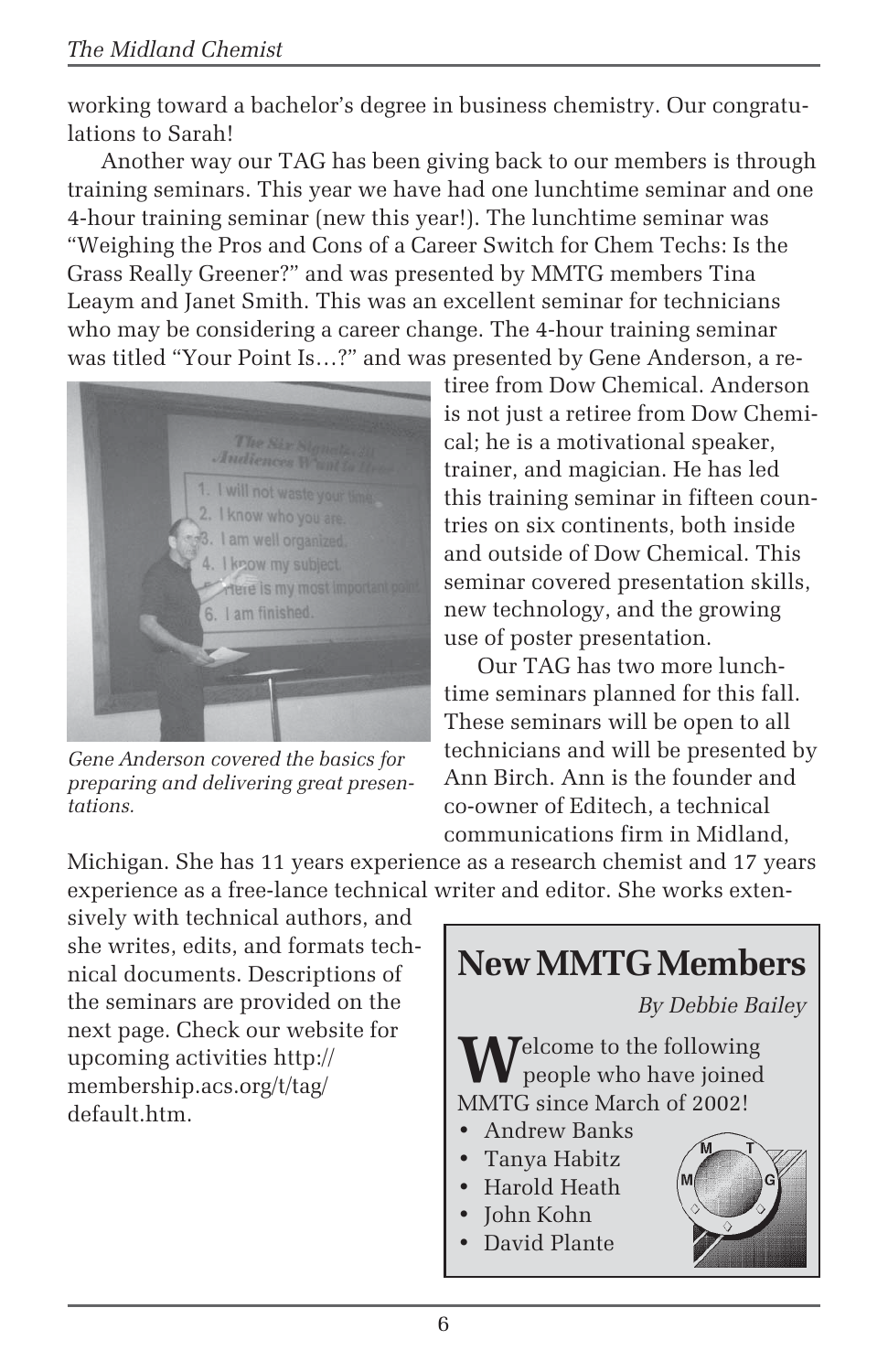### **MMTG Technical Communication Seminars**

### **Taking (some of) the Pain out of Technical Writing**

### **September 10**

Writing technical reports is not a popular pastime for many technical professionals. Most would rather be in the laboratory or plant *doing* science rather than *writing* science. However, documenting research is an invaluable part of doing science, enabling the researcher to decide on an experimental approach, draw valid conclusions, and ultimately, receive recognition for their efforts. Without documentation, there is no research.

This lunchtime seminar provides a plan for writing a technical report and recommendations on making the writing process more efficient and less painful. It also discusses problems to watch for in reports, showing how to ensure that the report is accurate, understandable, and professional. RSVP by August 30 to Debbie Bailey at d.k.bailey@dowcorning.com or

call 989-496-6337.

### **Using Microsoft® Word for Technical Writing: things your mother never told you**

#### **October 16**

Many researchers spend as much, or more, time formatting their reports than writing them. With figures that won't behave, numbers that won't line up, and multimegabyte files that crash computers, researchers are becoming increasingly frustrated with the writing process.

This lunchtime seminar shows how to use MS Word to organize a technical report. It also gives guidelines on inserting tables and figures and keeping electronic file size to a reasonable level. MS Word features that make report writing more efficient will be demonstrated. RSVP by October 4 to Debbie Bailey at d.k.bailey@dowcorning.com or call 989-496-6337.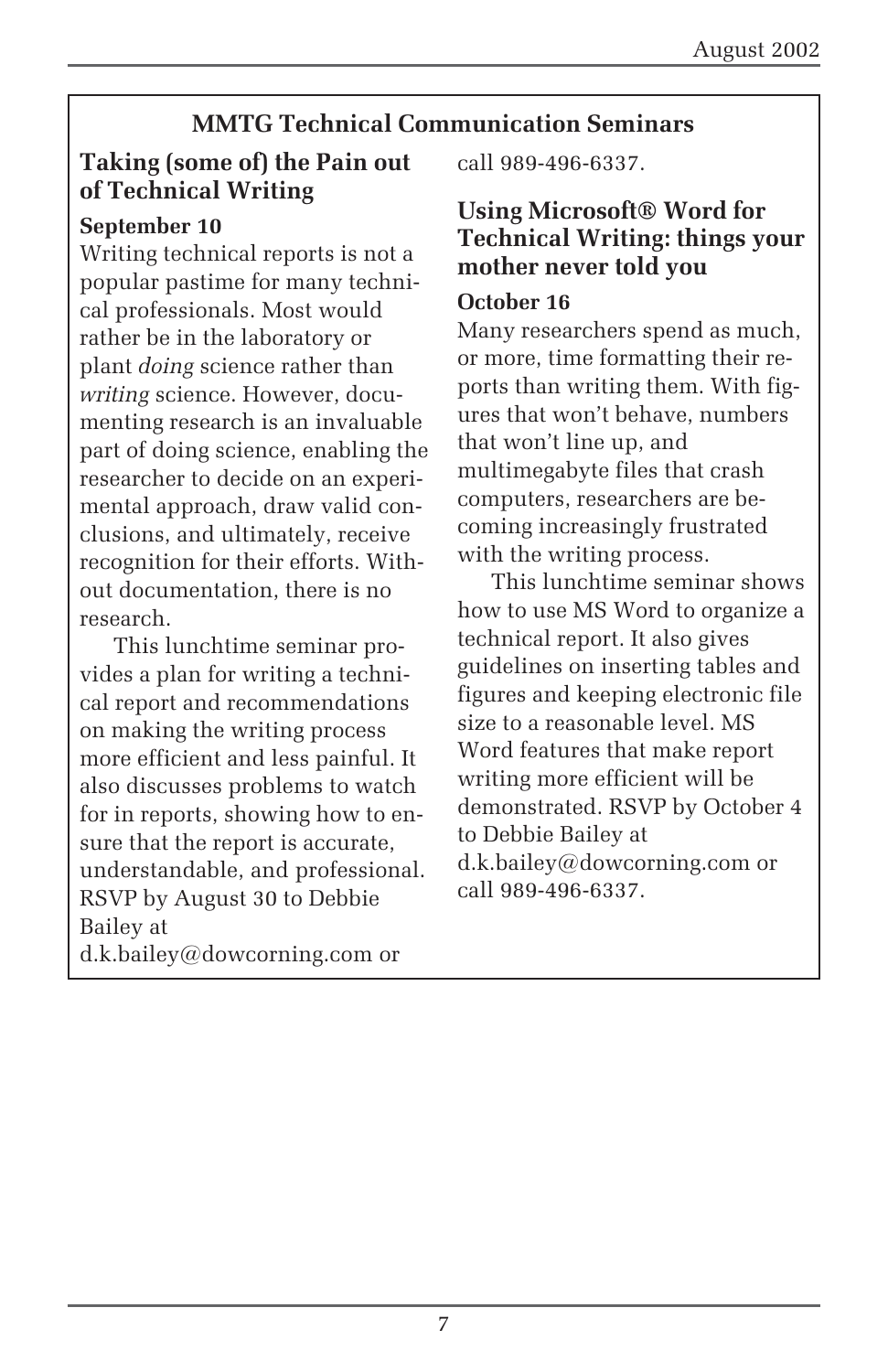## **New Developments in Career Services Featured at Boston Meeting**

*By Don Miller*

**J**ean Parr, assistant director for career services for ACS, has an-<br>nounced new capabilities for job seekers and employers. The l nounced new capabilities for job seekers and employers. The Department of Career Services (DCS), in collaboration with JobSpectrum and Boxwood Technologies, has developed a remarkable new database for the national employment clearinghouses that are held at ACS national meetings. The new NECH database, debuting in Boston, will be fully computerized and represents a major upgrade of NECH—perhaps the most substantial overhaul in its 65-year history. The improvements are broadly intended to enhance the communication and interaction between job seekers and employers, both before and during national meetings. NECH's new way of doing business includes direct access to résumés and positions, a private e-mail system, and interview scheduling, all beginning on the first day of registration. Rather than having to wait until the national meeting to schedule interviews and communicate with one another, job seekers and employers will arrive at the meeting with their interview schedules set.

Because the focus of the on-site activities will be on scheduling and holding interviews, there will be no on-site NECH registration. It is vitally important that anyone who wants to attend NECH in Boston register in advance. Please review the program from the July 22 issue of *C&EN* and take a look at the online demo of the new NECH at http://chemistry.org/ portal/Chemistry?PID=acsdisplay.html&DOC=careers%5Cbos ton2002%5CNECH\_home.html

If you wish to participate, you must register for NECH by August 14 or you'll miss the opportunity to participate in the largest on-site employment center for chemical scientists. During the Boston national meeting, DCS will also be presenting a full line-up of career workshops, mock interviews, résumé reviews, and career consultations.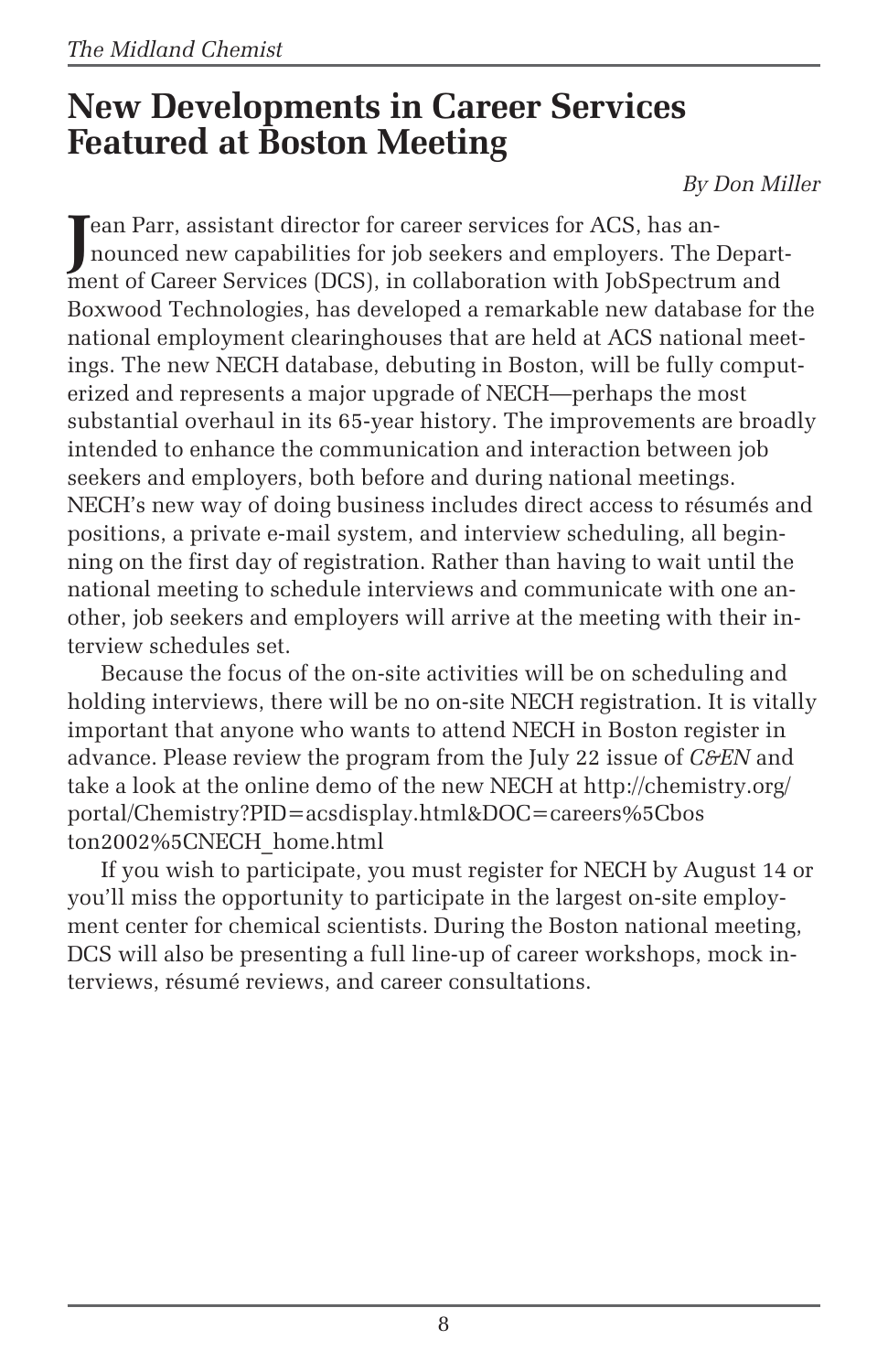## *Call For Nominations* **2002 Midland Section Awards**

### **Outstanding Achievement and Promotion of the Chemical Sciences**

Each year the Midland Section honors an individual residing within the Section's geographical area who has demonstrated outstanding achievement and promotion of the chemical sciences. This award recognizes dedication and service to the chemical profession. The recipient need not be an ACS member. Nominations should include a biographical sketch, list of pertinent publications, evidence of professional growth and involvement, and letters of support from colleagues. Previous recipients of this award are:

| 1976 | Turner Alfrey, Jr.   | 1989 | Do Ik Lee          |
|------|----------------------|------|--------------------|
| 1977 | Etcyl H. Blair       | 1990 | Joseph E. Dunbar   |
| 1978 | David C. Young       | 1991 | Thomas H. Lane     |
| 1979 | Vernon A. Stenger    | 1992 | Donald A. Tomalia  |
| 1980 | Daniel R. Stull      | 1993 | Dale J. Meier      |
| 1981 | Bob A. Howell        | 1994 | Philip T. Delassus |
| 1982 | Wendell L. Dilling   | 1995 | Duane B. Priddy    |
| 1983 | Donald R. Weyenberg  | 1996 | Hans G. Elias      |
| 1984 | Edwin P. Plueddemann | 1997 | Ludo K. Frevel     |
| 1985 | Raymond P. Boyer     | 1998 | Patrick B. Smith   |
| 1986 | Stanley P. Klesney   | 1999 | David E. Henton    |
| 1987 | Warren B. Crummett   | 2000 | Steven J. Martin   |
| 1988 | A. Lee Smith         | 2001 | Edwin C. Steiner   |

### **Outstanding Service to the American Chemical Society**

The Section sponsors an annual award to recognize outstanding service to the Midland Section of the ACS. This award recognizes achievement in the promotion of the goals of ACS. Nominees shall be members of the Midland Section. Nominations should include a biographical sketch, a history of service to the Midland Section, and supporting letters from fellow ACS members. Previous recipients are:

| 1989 David C. Young     |      | 1996 Fran K. Voci                |
|-------------------------|------|----------------------------------|
| 1990 Linneaus C. Dorman |      | 1997 Thomas H. Lane              |
| 1991 Donald R. Petersen |      | 1998 Vicky S. Cobb               |
| 1992 Wendell L. Dilling |      | 1999 Theodore E. Tabor           |
| 1993 Bob A. Howell      |      | 2000 Peter and Patricia Dreyfuss |
| 1994 Eldon L. Graham    | 2001 | George W. Eastland, Jr.          |
| 1995 Gretchen S. Kohl   |      |                                  |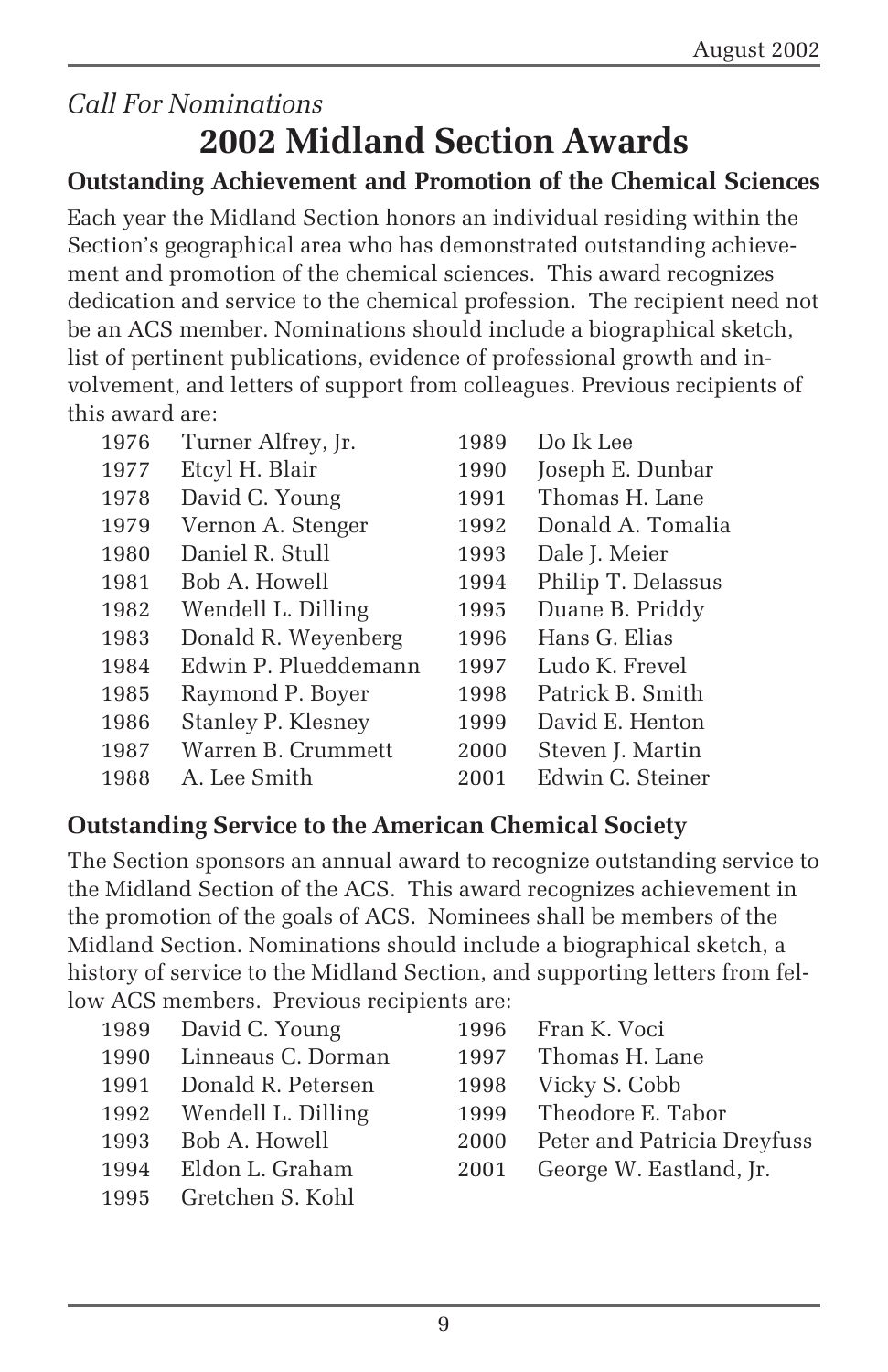### **Outstanding Chemical Technician**

The Section presents an annual Outstanding Chemical Technician Award to an individual who has demonstrated an extremely high degree of professionalism as a chemical technician. The ACS defines a chemical technician as a person whose training includes successful completion of a two-year post-high school level chemistry curriculum leading to an Associates Degree, or the equivalent course work in a Baccalaureate program, or the equivalent knowledge gained by experience. The primary work of a chemical technician is conducting experimentation and/or correlating information to help solve chemical problems and/or discover new chemical knowledge. Criteria used to judge the award include job skills, safety, teamwork, leadership, publications and presentations, reliability, communication skills, and additional professional and community activities. Nominees must have worked for five years as a chemical technician. Chemical technicians do not need to be a TECH Division Affiliate or ACS member to be eligible for this award. Nominations should include a biographical sketch and supporting letters that address each of the criteria above.

Previous recipients are:

| 1997 | Connie J. Murph                                                                                                                                                                                                                                                                                                                                             |
|------|-------------------------------------------------------------------------------------------------------------------------------------------------------------------------------------------------------------------------------------------------------------------------------------------------------------------------------------------------------------|
| 1000 | $\mathcal{D}$ $\mathcal{D}$ $\mathcal{D}$ $\mathcal{D}$ $\mathcal{D}$ $\mathcal{D}$ $\mathcal{D}$ $\mathcal{D}$ $\mathcal{D}$ $\mathcal{D}$ $\mathcal{D}$ $\mathcal{D}$ $\mathcal{D}$ $\mathcal{D}$ $\mathcal{D}$ $\mathcal{D}$ $\mathcal{D}$ $\mathcal{D}$ $\mathcal{D}$ $\mathcal{D}$ $\mathcal{D}$ $\mathcal{D}$ $\mathcal{D}$ $\mathcal{D}$ $\mathcal{$ |

1997 Nurt A. Bell 1998 David Stickles 2001 Gordon R. Roof

1999 Ronald L. Good

Nominations for all three awards are invited. The deadline for receipt of nominations and all supporting materials is September 13, 2002. Nominations should be sent to:

Philip J. Squattrito

Department of Chemistry

Central Michigan University

Mt. Pleasant MI 48859

Fax (989-774-3883) or electronic nominations are also welcome. If you have questions or need additional information, please contact Phil at 989-774-4407 or p.squattrito@cmich.edu. Nominators should provide their address and phone number in case the committee needs to contact them. The Awards Committee encourages all section members to nominate deserving colleagues and appreciates your efforts in helping these individuals receive recognition for their efforts. We look forward to hearing from you!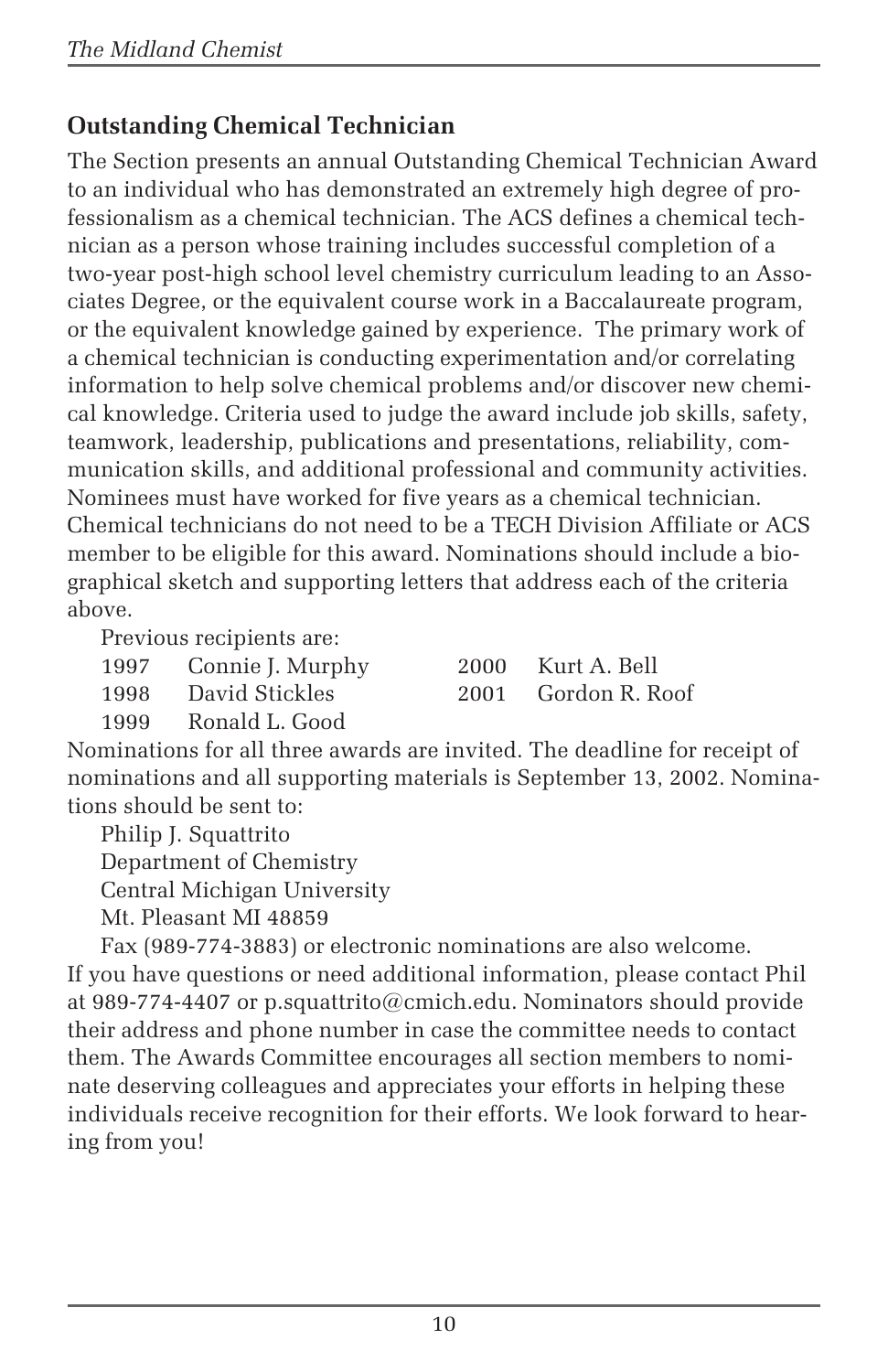# **Congratulations to MMTG!!!**

#### *By Debbie Bailey*

At the national ACS meeting in Boston, MMTG will be receiving an ACS "Salutes to Excellence" award for our TAG's contributions to the National Chemistry Week program over the past several years. A message from V. Michael Mautino (2002 TECH Chair and ACS NCW Task Force Member) reads:

"Please extend my congratulations to all of your TAG members for helping the ACS's NCW program complete its mission 'to reach out to the public, particularly elementary and secondary school children, with positive messages about chemistry; to make a positive change in the public's impression of chemistry; to promote a mechanism for effectively mobilizing ACS local sections; and to motivate the ACS membership through local section activities.' "

I would personally like to thank all the members for your support. Without dedicated members this TAG wouldn't be successful!

# **Dow Chemical Awarded National Medal of Technology**

**P**resident of the United States George W. Bush presented the National Medal of Technology to The Dow Chemical Company in a June 12 ceremony at the White House. Dow President and CEO Mike Parker accepted the medal on behalf of the company.

Dow was honored "for the vision to create great science and innovative technology in the chemical industry and the positive impact that commercialization of this technology has had on society." The medal recognized technical breakthroughs in advanced materials development such as metallocene catalysts/polyolefins and the invention of new polymers for use in electronics manufacturing, such as SiLK dielectric resin and polymeric light emitting diodes.

The National Medal of Technology is the highest honor bestowed by the President of the United States to America's leading innovators. First awarded in 1985, the medal is given annually to individuals, teams, or companies for accomplishments in the innovation, development, commercialization, and management of technology, as evidenced by the establishment of new or significantly improved products, processes, or services.

—From *Around Dow*, Vol. 8, No. 4, August 2002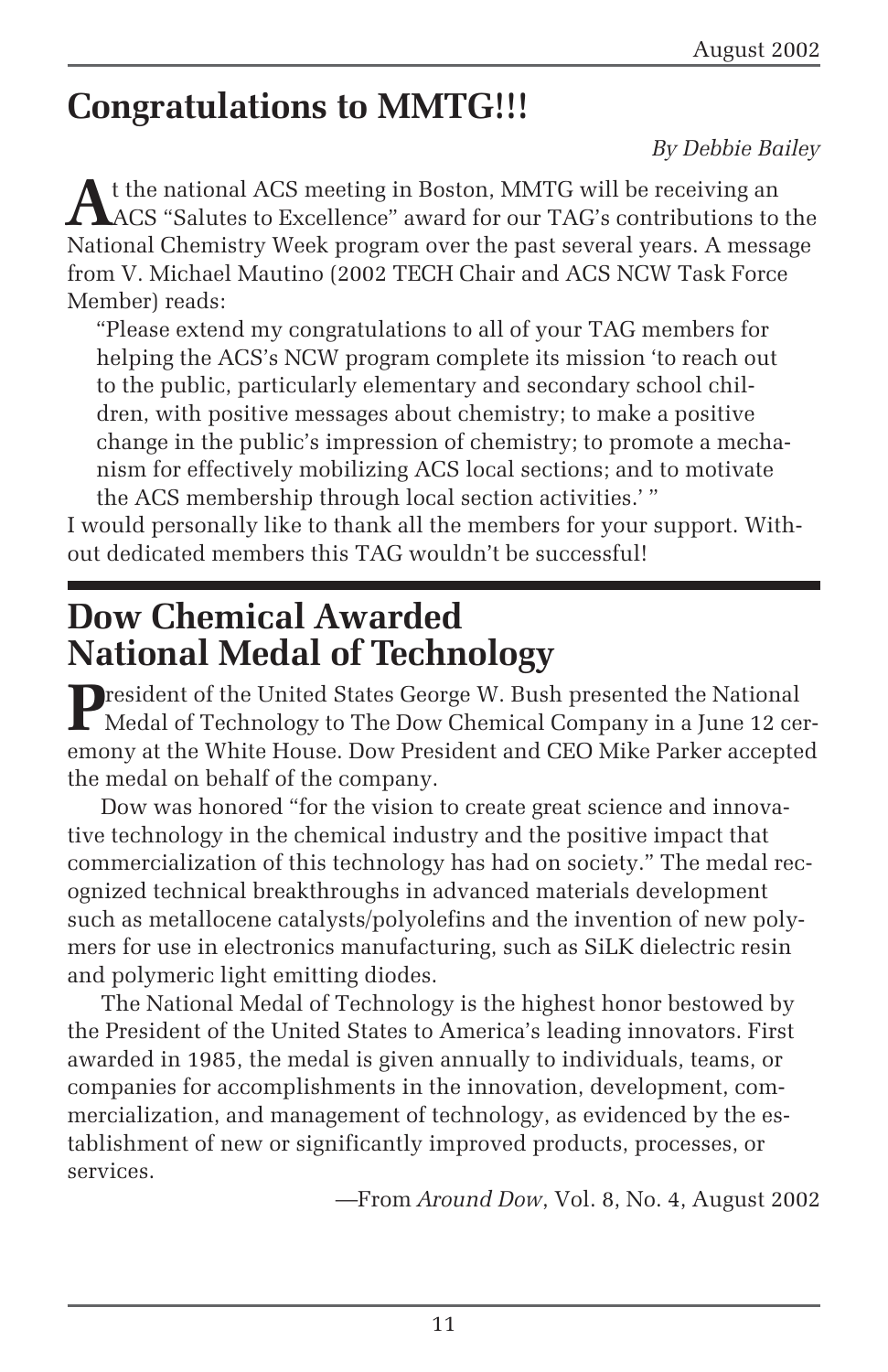## *Call for Posters* **2002 Fall Scientific Meeting**

### **ACS Midland Section**

**Date:** Friday, October 11, 2002

**Location:** EDC of Dow Chemical

Please consider presenting a poster at the Fall Scientific Meeting. Abstracts are being accepted now through **September 13th**. Abstracts must be e-mailed to:

| Dr. David S. Karpovich          | 989-790-4349             |
|---------------------------------|--------------------------|
| Department of Chemistry         | fax 989-790-2717         |
| Saginaw Valley State University | dsk@svsu.edu             |
| or                              |                          |
| Dr. Dale LeCaptain              | 989-774-3993             |
| Department of Chemistry         | dale.lecaptain@cmich.edu |
| Central Michigan University     |                          |

For additional information check out the local section website: http:// membership.acs.org/m/midl/. An example of the abstract format is depicted and described below.

### **Instructions for Preparing Abstracts for the Fall Scientific Meeting of the Midland Section of the American Chemical Society**

John Doe and Joe Smith, Department of Chemistry, Saginaw Valley State University, University Center, MI 48410

Begin typing your abstract here. Use Microsoft Word (IBM or Mac) or WordPerfect(IBM or Mac) to create your files. Limit abstracts to one per file. Use Times font, 12 point size. Single space your work and double space between paragraphs. Do not use any indentations. **Bold** the title only. Body copy of the text should be typed in normal type. Use superscripts, subscripts, and correct symbols where appropriate. Use *italic* only when required. All copy should be typed flush left. Do not center or justify your type. Use a four and one half inch wide line. Each abstract is limited to a maximum of a 4-line title and 1300 characters in the body of the abstract. The information should appear in the following order: title, author list with complete address; presenter underlined; one blank line between title and abstract. Electronic submissions are required and the e-mail address of the submitter will be the contact person unless otherwise noted.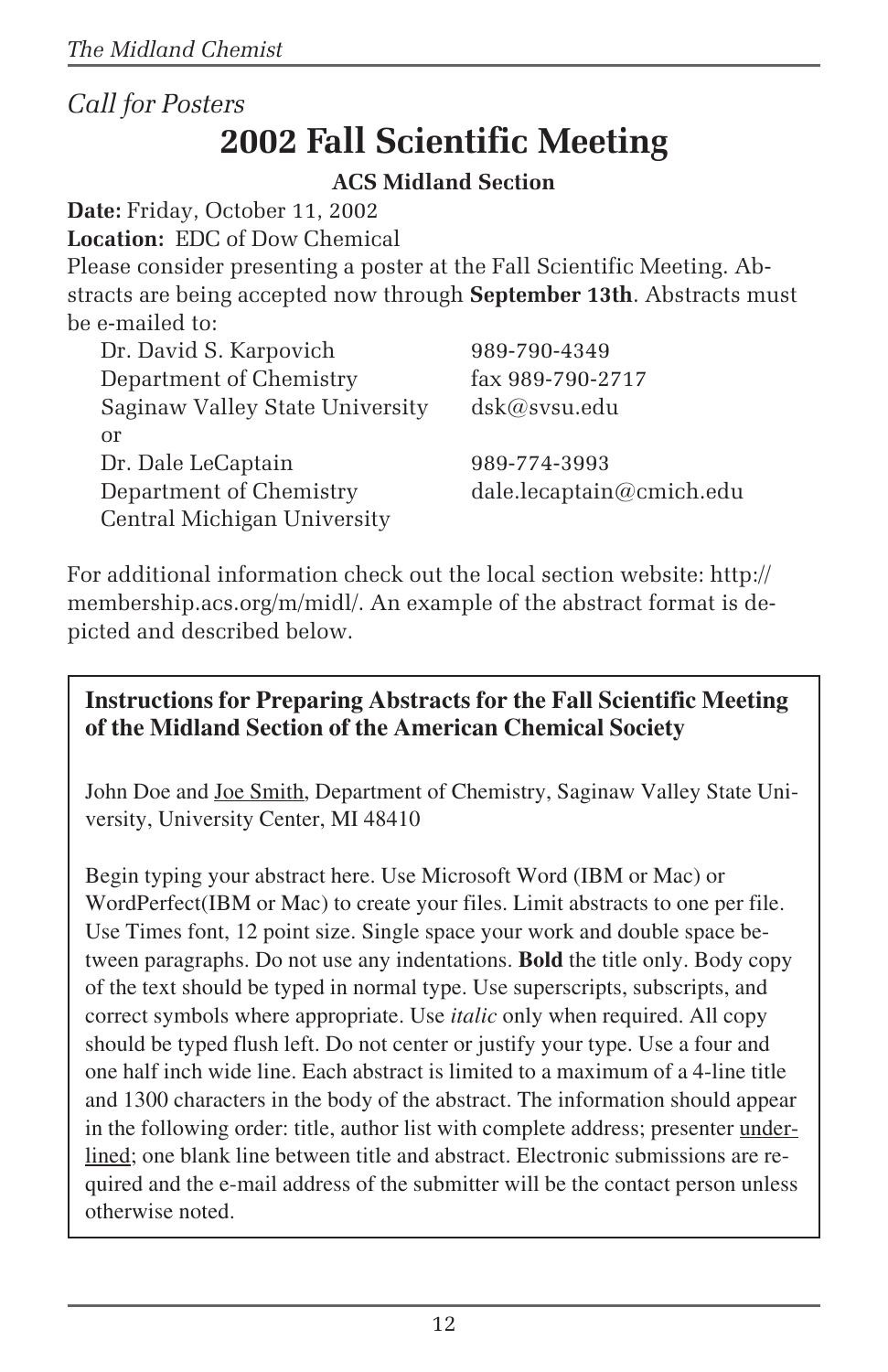# **Project Science Literacy Furnishes Glassware to Shepard High**

### *Article and photos by Angelo Cassar*

Gary Ronk, chemistry teacher at Shepard High School, was presented<br>with much-needed glassware for his chemistry class. The Dow Chemical Company and Dow Corning Corporation donated the glassware to the Midland Section ACS.

Gary Ronk attended one of Midland Section's Project Science Literacy "Bringing Science to Life in the Classroom" teacher workshops. This workshop shows K–12 teachers how to demonstrate hands-on chemistry experiments using everyday household items such as vinegar and red cabbage. Gary learned through Gretchen Kohl, one of the instructors, that surplus glassware is often donated by area businesses. John



*Chuck Roth, left, presents glassware to Gary Ronk, chemistry teacher at Shepard High School.*

Blizzard, Mike Ferritto, Joan McMahon, Marv Tegen, Don Miller, and other Project Science Literacy volunteers collect, wash, inventory, and store the glassware for teacher requests. Chuck Roth volunteered to pick

up the requested supplies and deliver them to Shepard High.

Eight boxes of chemistry-related items were delivered, which included a desiccator, condenser, boxes of pipettes, a Soxhlet extractor, and plastic ware. Attending the presentation were the principal, Nathan Bootz, and Rick Cahoon, another science teacher.

Many high schools cannot afford to purchase equipment needed to teach chemistry effectively. On the other hand, area businesses often



*Shepard High teachers were happy to receive needed laboratory equipment. From left to right: Nathan Bootz, principal; Gary Ronk, chemistry teacher; and Rick Cahoon, science teacher.*

discard or landfill unneeded, but still usable, glassware and equipment. In fact, Dow Corning recently donated two 5890 HP GC units, which also happened to be on Gary Ronk's wish list for Shepard High. I asked Gary if he could use those models and he responded with a definite yes!

Sounds like we'll soon be making another trip to Shepard, Michigan!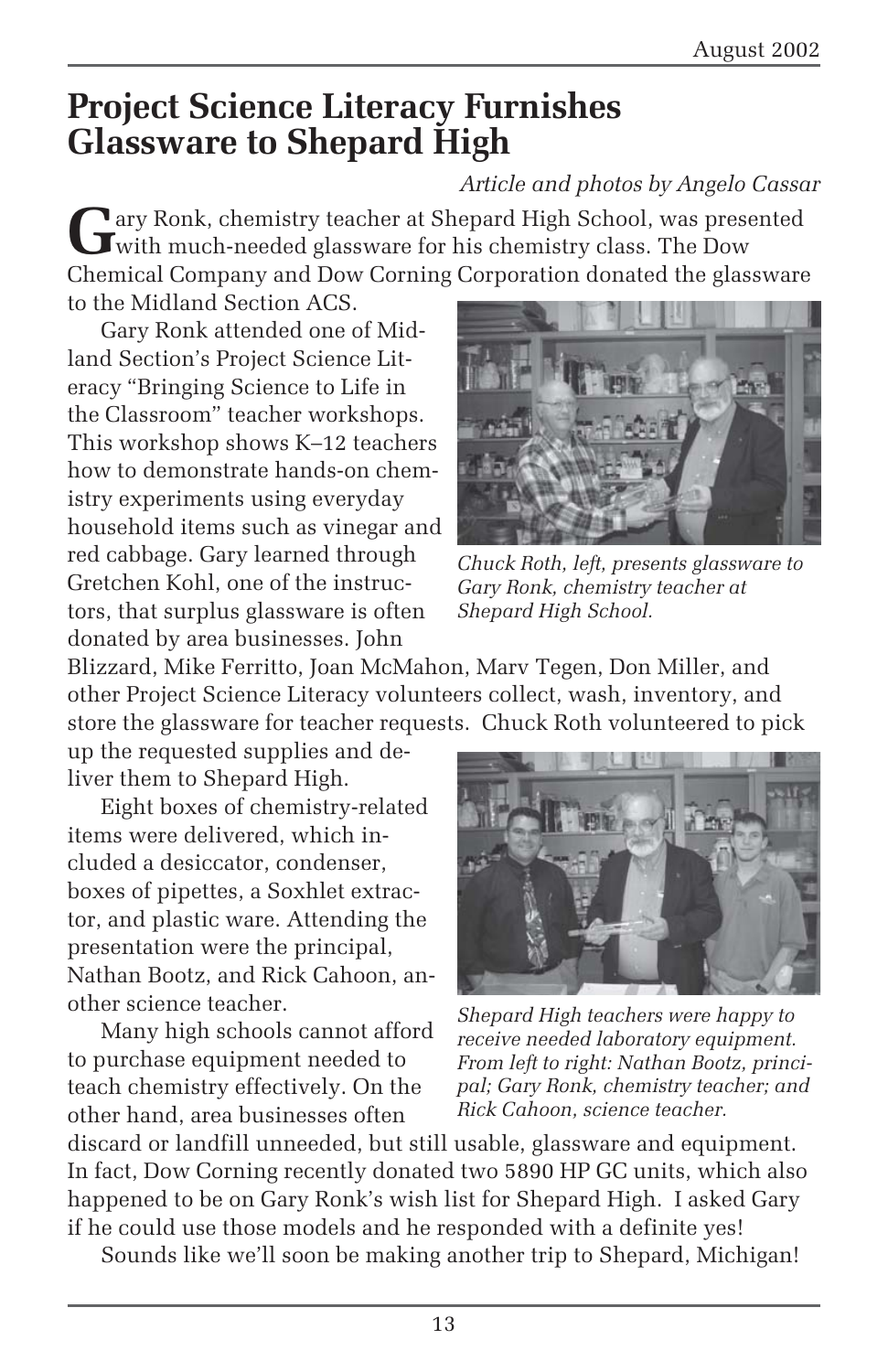## **Midland Section Officers Protest Use of Patent, Trademark Fees**

*By Bob Howell*

*[Editor's Note: The letter below was sent on June 3 to Senator Debbie Stabenow, Senator Carl Levin, and Representative Dave Camp and signed by Midland Section Chair Pat Cannady, Past Chair George Eastland, Chair-Elect Mike Owen, and Councilor Bob Howell.]*

It has become common practice for fees paid to the Patents and Tra<br>
mark Office (PTO) to be diverted for deficit reduction or other use. **T** thas become common practice for fees paid to the Patents and Trade Again this year a significant portion of the fees collected by the PTO will be withheld by Congress and will not be available for use by the PTO. This is an unfortunate and deplorable practice. It prevents the PTO from providing better service to its users. The PTO is unable to hire more examiners, to better train examiners, to modernize search capabilities, etc. This often means that prosecuting a patent application takes far longer than it should, that prior art searches are incomplete or inadequate, that initial action by the PTO is rather cursory (applications are often denied initially simply because the examiner is overworked, is not knowledgeable in a particular area, or inappropriate prior art is cited), and that much of the work rightly the responsibility of the PTO is shifted to the applicant. This situation tends to impede the process of innovation that the PTO was founded to stimulate and that our country is dependent upon to maintain its place of leadership in the world.

Innovation is the engine that drives our nation's economy, preserves our national defense, and provides for the well-being of the nation's citizenry. A modern, efficient, well-functioning PTO is essential to facilitate and maintain the innovative process. We in mid-Michigan are acutely concerned that a climate in which innovation can flourish be preserved. The industry of mid-Michigan is preeminently the chemical industry both The Dow Chemical Company and Dow Corning Corporation have major manufacturing, research, and headquarters functions in the area. More broadly, much of the industrial foundation of the state is based in chemical or related areas. Innovation in this industry is highly dependent upon the effective administration of the patent system. This industry annually pays significant fees to the PTO to support its activities, i.e., it willingly assumes the cost of the services which the PTO provides. While the cost of patent issuance and maintenance has increased rather dramatically over the past few years, diversion of PTO fees has prevented a corresponding enhancement of service by the PTO. Further, the diversion of PTO fees represents a form of double taxation. The portion of PTO fees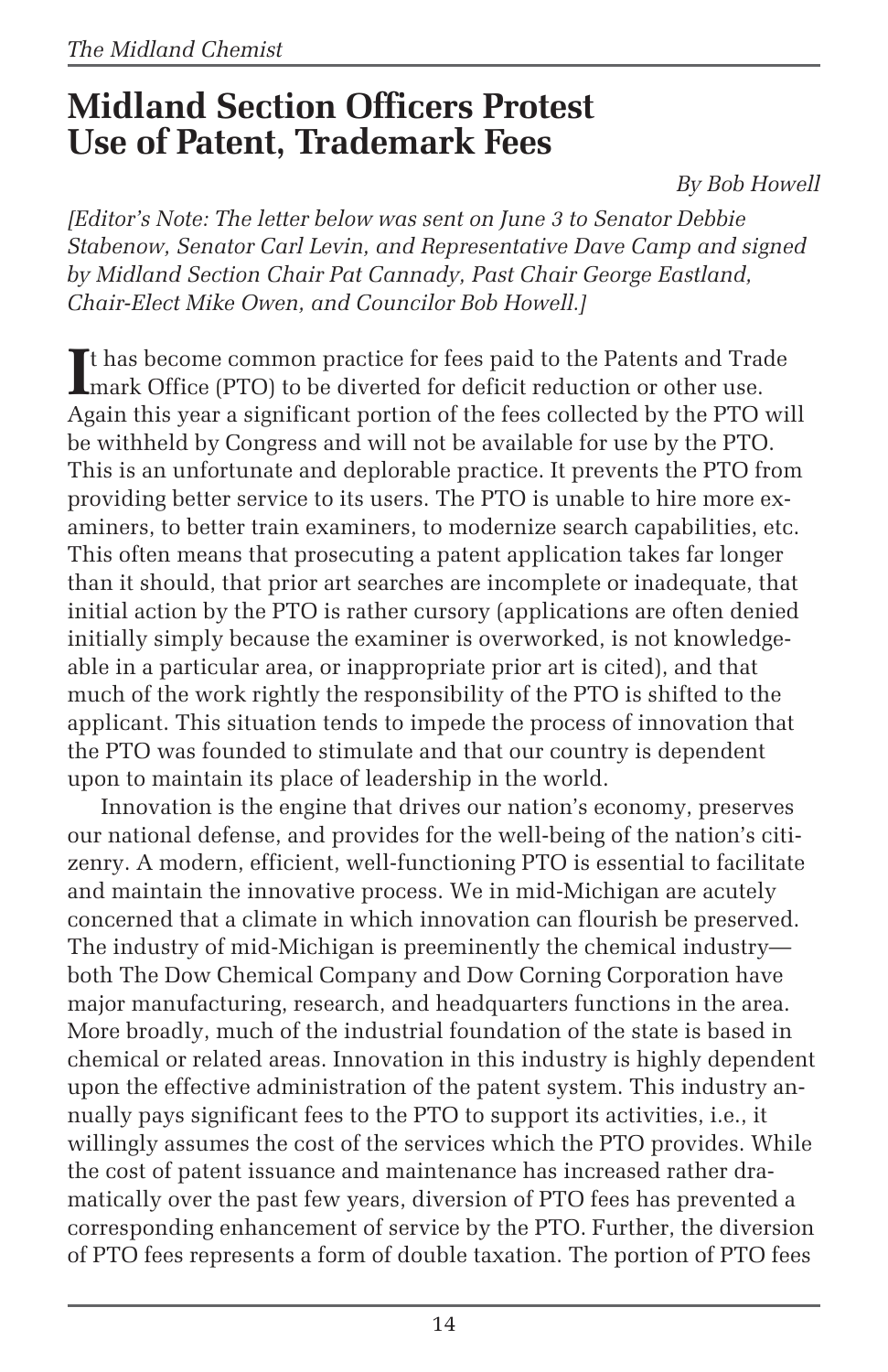diverted for use outside the office represents a surcharge on earnings for which tax has already been paid.

If the PTO is to function effectively, fee diversion must not continue. We would ask that you use your best efforts to limit this practice. Further, we urge you to support and promote the establishment of the PTO as an independent corporation such that fees it receives may be retained to support its functions.

This is an important issue for our region, our state, and the nation. We will be very appreciative for your assistance in assuring that PTO fees are used for their intended purpose.

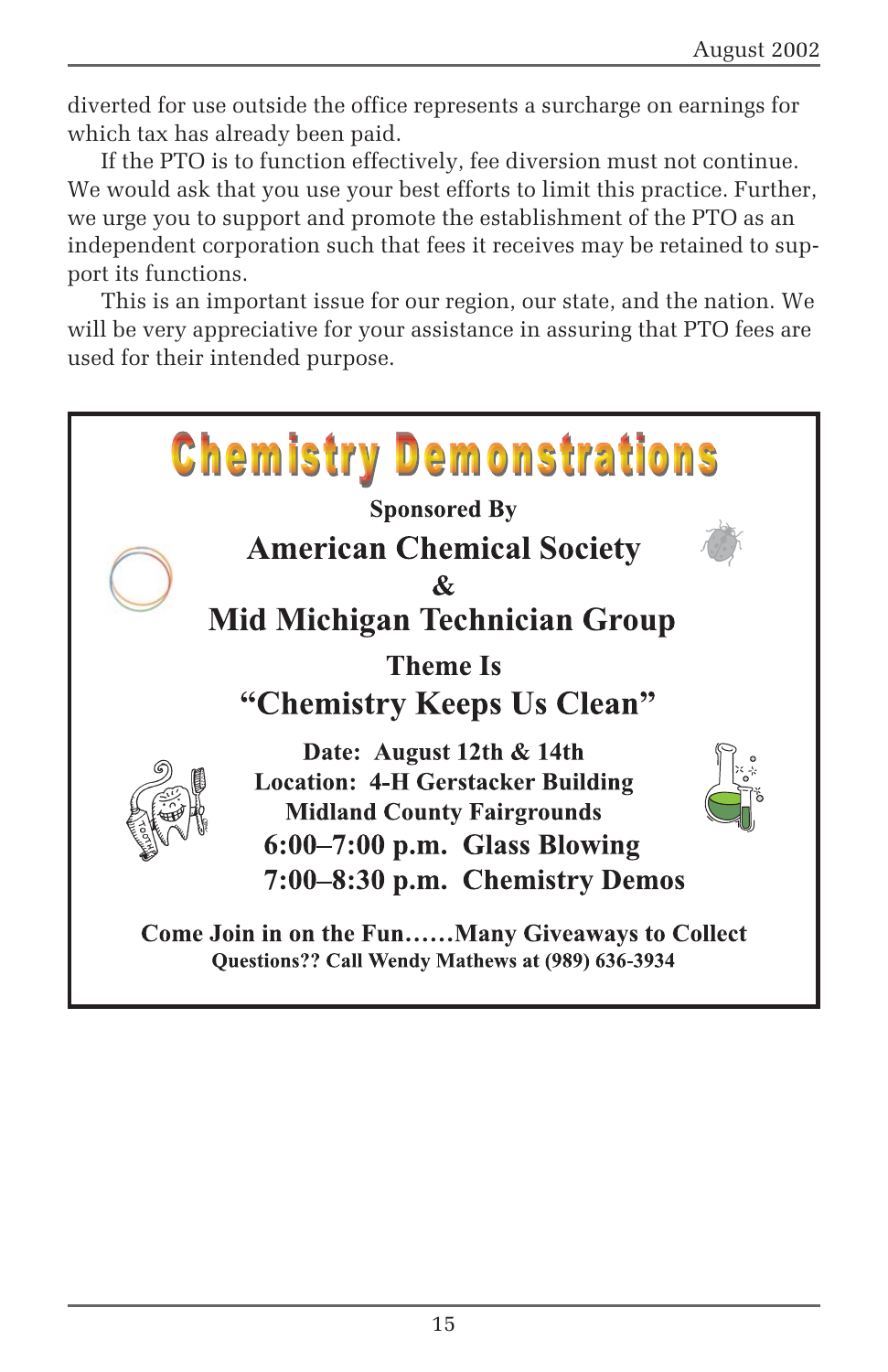## *New Chemistries* **Recombinant Protein Purification**

### *By Kristine Danowski*

Increasing numbers of proteins are commonly purified from recombi-<br>nant\*sources. Recombinant protein purification involves two major nant\* sources. Recombinant protein purification involves two major steps: the molecular biology of gene isolation and expression and protein isolation from recombinant cells. Either step can be first: one can begin with the protein of interest and work towards gene isolation or begin with a gene and work towards protein isolation. Recombinant proteins produced on an industrial scale are commercially valuable and/or medically important, such as insulin, growth factors, antibodies, and vaccines. However, recombinant proteins are also purified on the laboratory scale for biochemical analysis. Recombinant protein technology is a major advance in chemistry. It provides new ways of identifying novel proteins and their functions, faster isolation, higher yields, and opportunities for additional manipulation.

One main reason for purifying a protein using recombinant expression instead of from its natural source is quantity. The natural source (or cultured cells) may contain too little of the protein of interest to make conventional purification worthwhile. By using a recombinant system, the protein of interest is abundant compared to the host cell's proteins. Another reason is that, because of complete genome sequencing for several organisms, many genes encode completely unknown proteins. Recombinant techniques are essential for identifying and characterizing these proteins. Additionally, the protein of interest can be modified (engineered) by altering its amino acid sequence or combining it with another protein. In this case expression systems are usually custom-made for a particular protein.

There are some disadvantages to using recombinant systems. One major problem is correct post-translational modification. Eukaryotic proteins are frequently glycosylated, aminated, or phosphorylated, and some types of host cells might be unable to modify foreign proteins in these ways. Another major problem is that the recombinant protein may not behave exactly like its native counterpart or even retain biological activity. Posttranslational modification may be the cause, but occasionally the cause is not clear. The recombinant protein may even be toxic to the host cell. Other problems include correct protein folding, stability, and solubility in the host cell.

*<sup>\*</sup> Generally, the term "recombinant" describes the technology of transplanting a gene from its natural organism to a host organism. "Expression" is the directed synthesis of protein from foreign DNA in the host organism. "Recombinant protein" refers to this foreign protein.*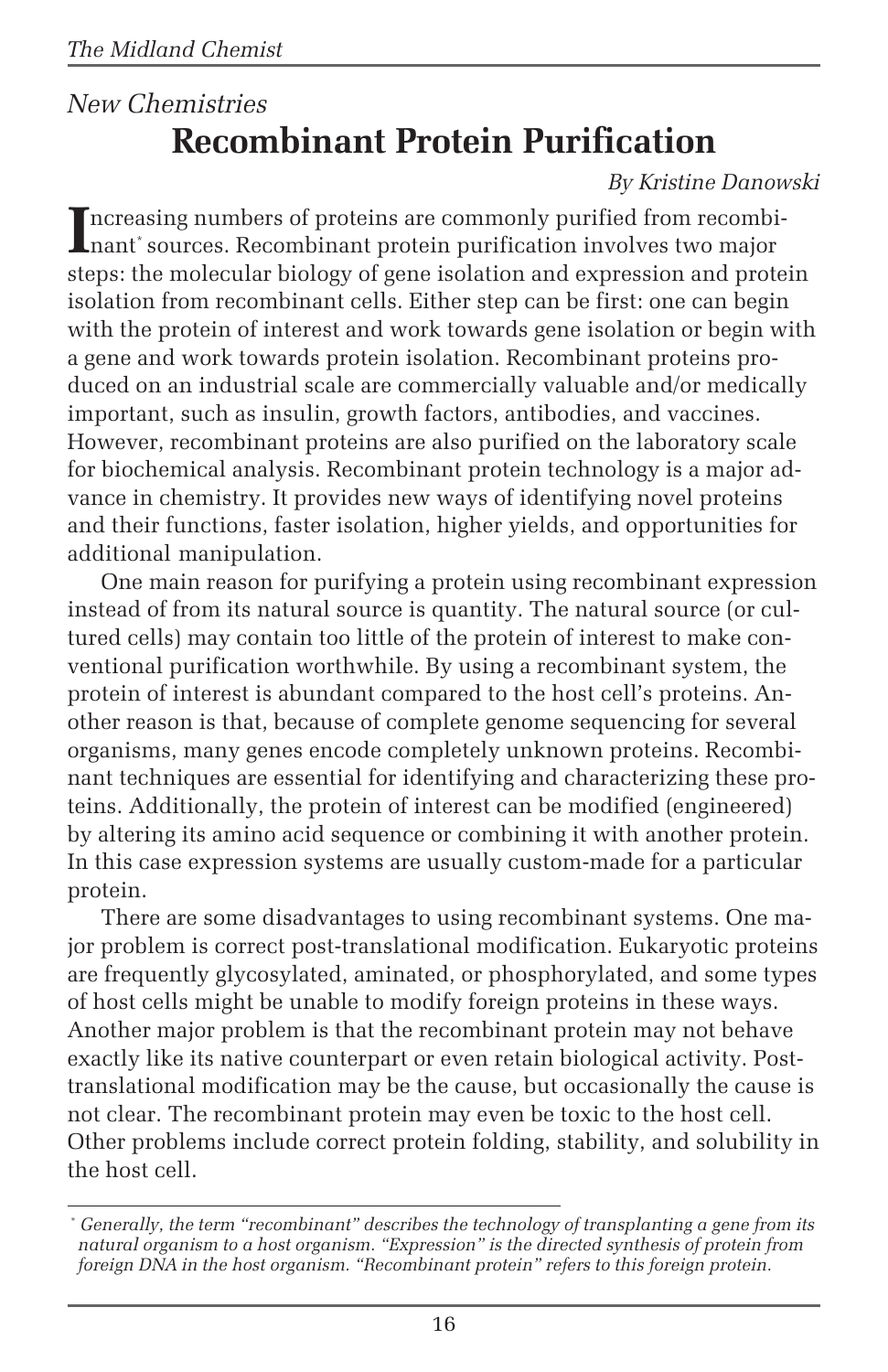

*Figure 1. Some possible generic steps in recombinant protein purification (adapted from Scopes.)*

Figure 1 shows some steps in the purification process. Briefly, a gene encoding the protein of interest is cloned into a plasmid, virus particle, or other expression vector. The vector is the means by which the gene is reproduced inside the host cell. The vector is then introduced into the host cells by transformation or transfection. Sold by many vendors, expression vectors should contain all the necessary genetic mechanisms to direct the synthesis of the foreign protein in the host. Some of these mechanisms allow for autonomous replication of the vector within the host, allow host cells containing the vector to be preferentially selected, or increase the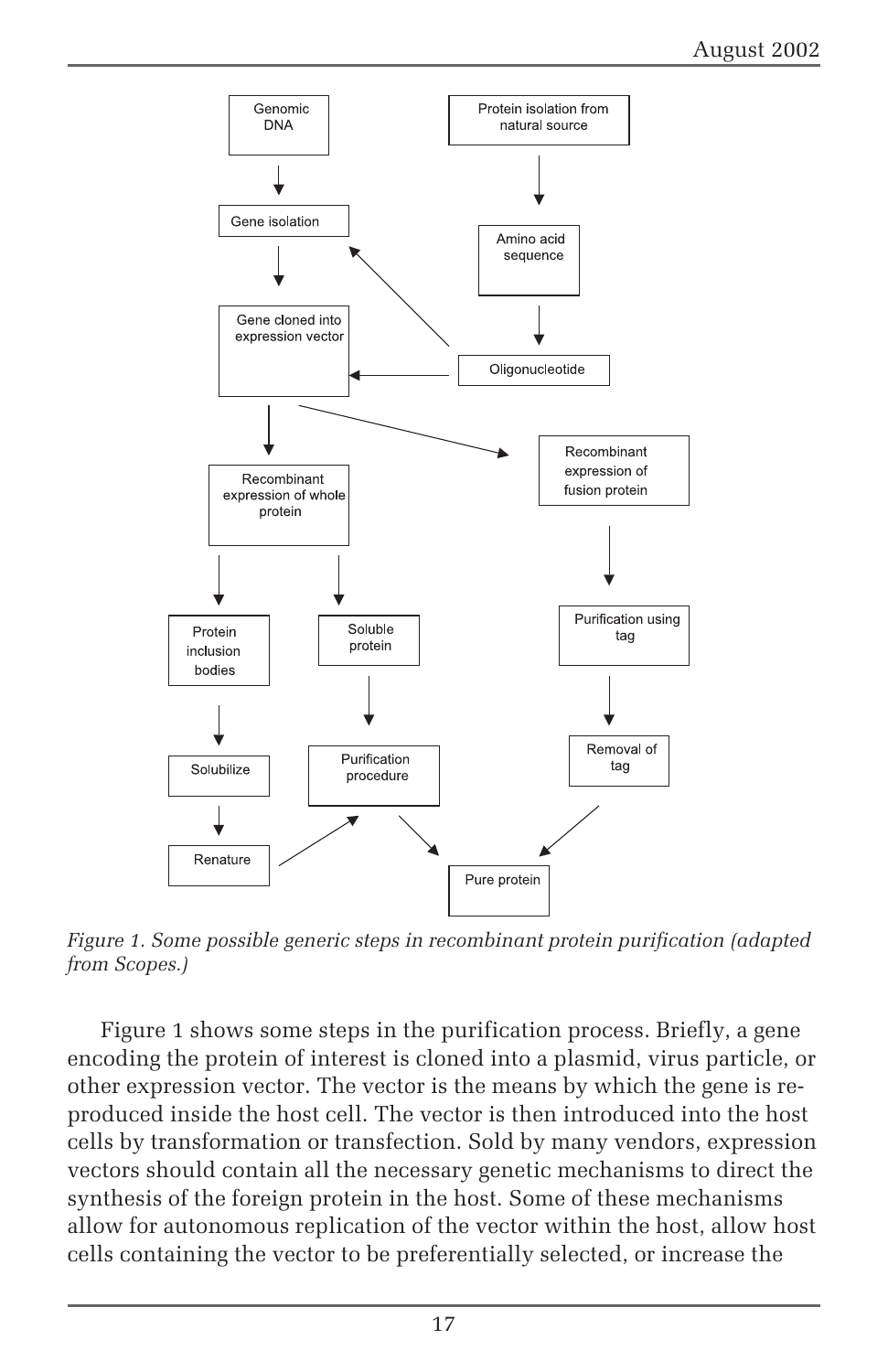efficiency of foreign protein synthesis. Then the host cells are grown, and cells containing the recombinant DNA are selected and grown. Recombinant protein expression is induced (turned on); after an appropriate length of time the protein is isolated.

Within the host cell, the recombinant protein can be soluble or insoluble. If the recombinant protein is soluble, the host cells are lysed (ruptured), and the recombinant protein is separated from the host cell proteins. The expression vector can position the recombinant protein in the periplasm or completely secrete it into culture medium. Insoluble proteins form "inclusion bodies" or aggregates of incorrectly folded protein that occupy much of the host cell. Inclusion bodies can be isolated by centrifugation; however the recombinant proteins are denatured (not in their native state) and must be renatured. This process can be difficult; one investigator compared it to "unboiling an egg." But it can be done, and native protein can be recovered.

Another recombinant protein purification method is a fusion method or tag. To facilitate purification, the expression vector may add an additional few amino acids or even an entire other protein to the protein of interest. Many different tags are used in purification; some can be cleaved from the protein of interest and some cannot. The expressed fusion or tagged protein is then passed through an appropriate affinity column. The tagged protein binds and untagged (host) proteins do not. The tagged protein is then eluted by cation or affinity exchange.

A large number and type of recombinant protein expression systems are currently available. Host cells include various strains of *E. coli* (bacteria) and *S. cerevisiae* (baker's or brewer's yeast), insect cells, Chinese hamster ovary cells, fungi, and plants. Whole animal systems can even be milked or bled to produce industrial quantities of the protein of interest. The intended application of the recombinant protein usually determines which expression system is most suitable.

### **References**

- Kendrew, Sir John, exec. ed. *The Encyclopedia of Molecular Biology.* Blackwell Science Ltd: Oxford, UK, 1994.
- Maniatis, T., Fritsch, E.F., and J. Sambrook. *Molecular Cloning.* Cold Spring Harbor Laboratory: Cold Spring Harbor, NY, 1982.
- Rosenberg, Ian M. *Protein Analysis and Purification: Benchtop Techniques.* Birkhäuser: Boston, 1996.
- Scopes, Robert K. *Protein Purification: Principles and Practice.* Third Edition. Springer-Verlag: New York, 1994.
- Seetharam R. and S.K. Sharma, eds. *Purification and Analysis of Recombinant Proteins.* Marcel Dekker, Inc: New York, 1991.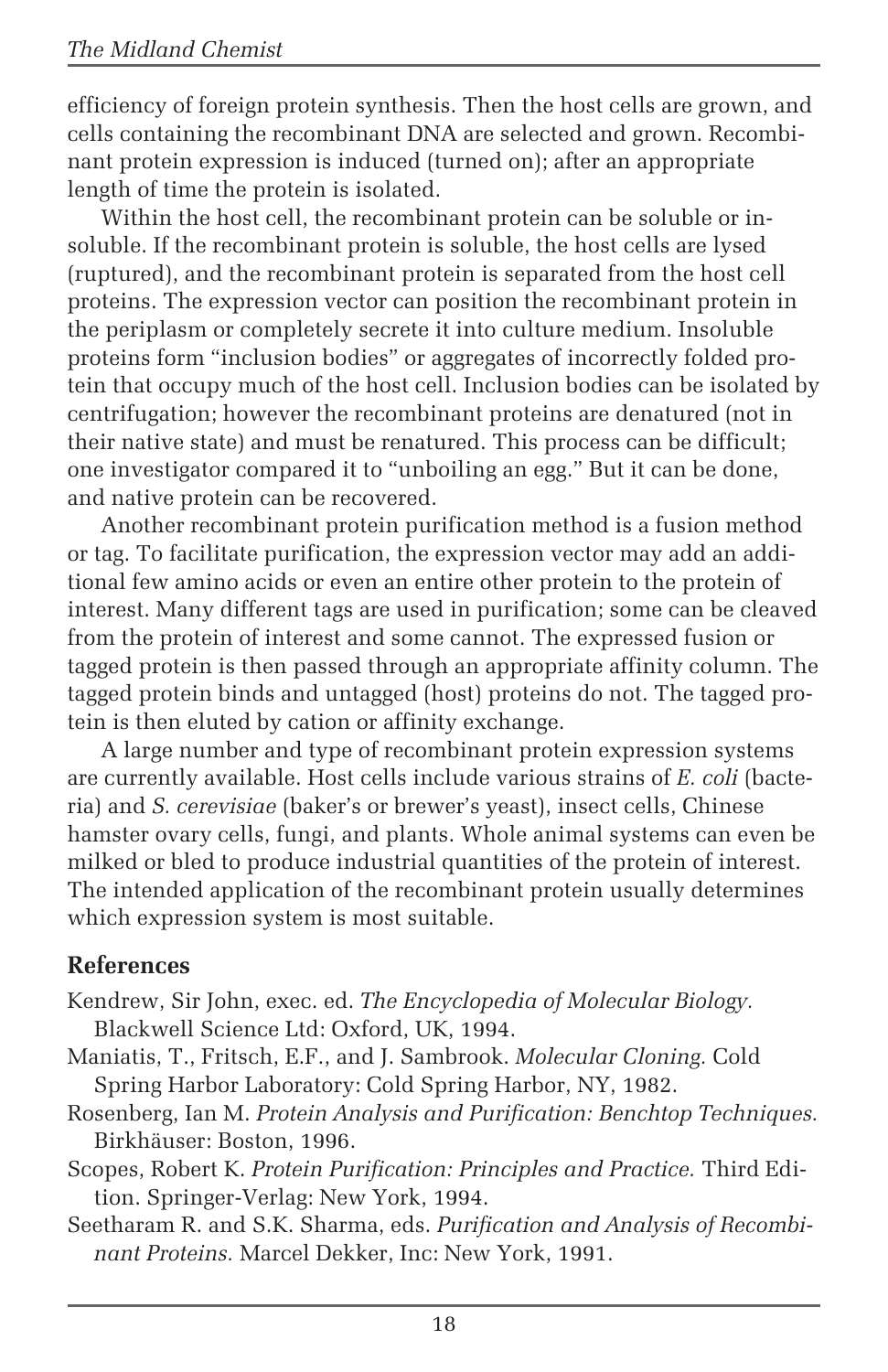# **The State of the Physical Sciences in America**

### *by Bob A. Howell*

Several recent incidents/events have again called attention to the sorry plight of advanced training in the physical sciences in the U.S. As president of the ACS, Ron Breslow tried to begin to address the issue. His efforts were not met with great enthusiasm. The Committee on Professional Training (CPT) reluctantly agreed to consider the problem and completed a survey to reflect the adequacy of training at Ph.D.-granting institutions in the U.S. Not surprisingly, most responded that they were doing a fine job. Few saw a need for greater emphasis on interdisciplinary training, a materials/polymer science component in the program, an in-

dustrial internship as an integral part of the program, etc. Tradition and inertia seem to be firmly entrenched at most institutions. This despite the fact that most

graduates (at all degree levels) in the chemical and related sciences will ultimately work in industry, and most of these will work in a polymer or a polymer-related area.

Federal funding for training in the physical sciences also continues to decline (see *C&EN*, April 29, p.22; pp. 19–21). Most federal funding comes from the National Institutes of Health and this influences the nature of training and research done at universities. M.R.C. Greenwood, chancellor of the Univer-

sity of California, Santa Cruz, has noted that, "Nearly two-thirds of federal R&D at colleges and universities comes from the National Institutes of Health, a reality that strongly influences the mix of science and engineering disciplines in their R&D portfolios. Other disciplines, such as engineering and the physical sciences, now account for far smaller shares of the total academic R&D than in past years, and are now at only 15 and 9%, respectively, of the total university R&D portfolio." The National Science Board has also highlighted this decline in support (*C&EN*, May 6, p. 13) and has suggested that training in the physical sciences is the furnace that drives the science and technology enterprise. Continued severe underfunding in this area "could lead to the creation of new centers for research excellence aboard." Lee H. Hamilton, director of the Woodrow Wilson International Center for Scholars and a former congressman from Indiana, has asserted, "Underfunding of the physical sciences could eventually undermine America's leadership position in the world." Some will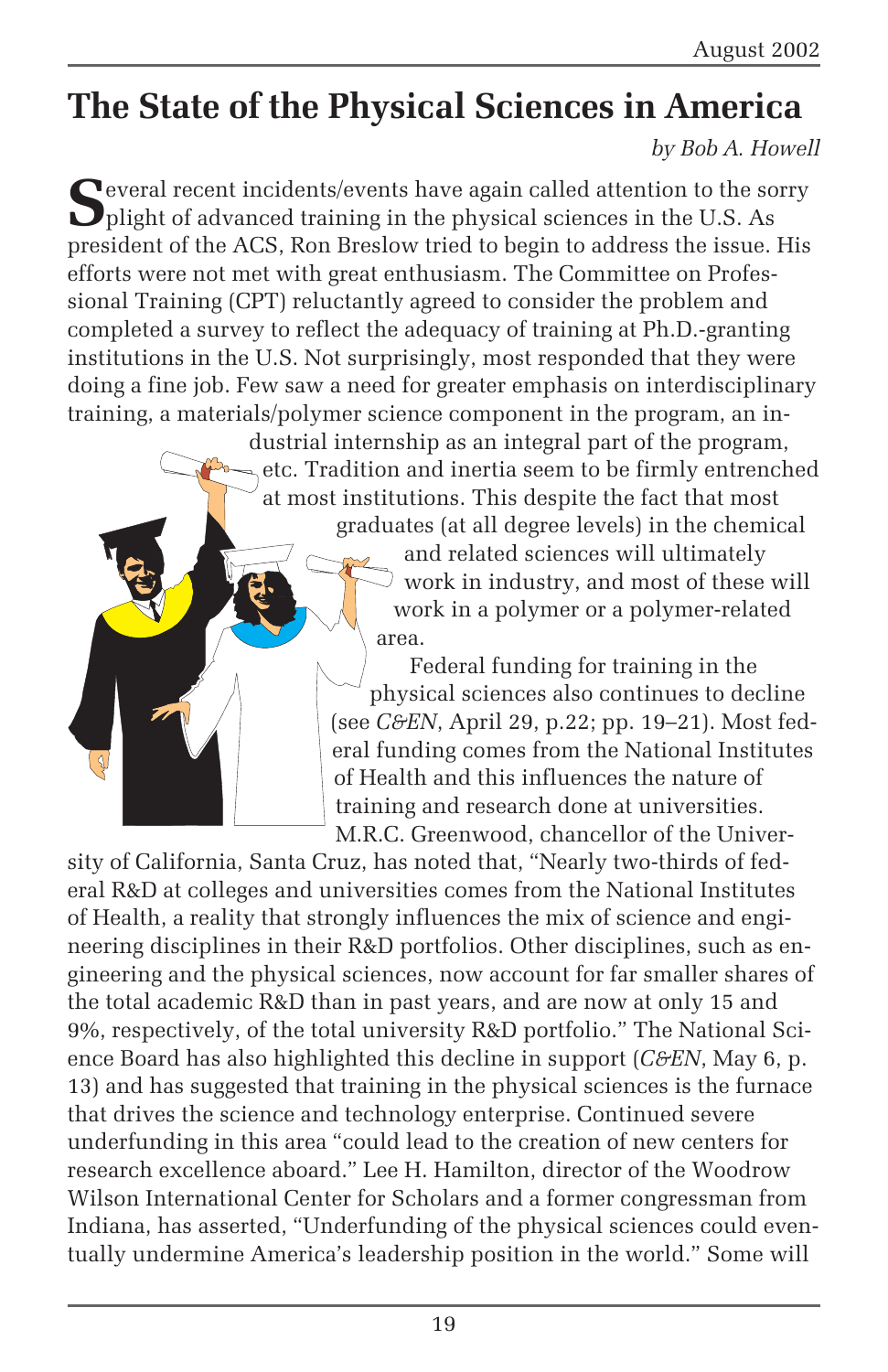recall a similar situation in the 1950s. In 1957, Americans awoke to the presence of the Soviet satellite *Sputnik* regularly passing through the heavens over their homes, and the nation realized that it was decades behind in many areas of scientific R&D. One response to the crisis was passage by Congress of the National Defense Education Act, which provided support for large numbers of students to become scientists and engineers during the 1960s. Perhaps we need a version of that today.

The availability of federally funded fellowships might help to address another problem that is currently limiting training in the physical sciences. This has to do with the decrease in interest in science and the lack of preparation for the study of science and engineering on the part of our youth. There are many reasons for this: inadequately trained elementary teachers, lack of emphasis on science and mathematics in secondary school, the perception that science is "hard," etc. However, a significant cause may be the perception by today's youth that the "good life" can be achieved with a lot less effort than might be required to pursue a profession requiring a basis in science. The Midland Section has been extremely effective in addressing part of this problem. The Project Science Literacy program has reached many teachers, both locally and across the state, and has provided knowledge, methods, materials, and confidence to permit teachers to bring effective science instruction to their classroom. This effort may serve as a model for the state and nation. It represents the "best" of the Section. As Tom Lane has noted, "the participation of a single individual can make a difference." If enough individuals make an effort the impact will be felt.

Largely because of a lack of preparation, many students entering college are precluded from any serious study in the physical sciences. In addition, many who do study in this area do so to support preparation for entry into a professional school, i.e., they do not pursue graduate work in science. As a result far too few science B.S. graduates enter graduate school. The impact on the practice of science in the U.S. and the well-being of its citizens would be severe indeed if it were not for the large number of international students willing to come to U.S. universities for graduate work in the physical sciences. Most universities have been able to attract increasing numbers of well-qualified international students. G. Wayne Clough, president of Georgia Institute of Technology, recently noted that, "Forty percent of science and engineering Ph.D.s are international students." Fortunately, most of these enter the U.S. workforce after receiving degrees. Were if not for this, the demand for scientifically trained individuals as either industrial scientists or university faculty simply could not be met. John H. Marburger III, President Bush's science advisor, has acknowledged the gravity of the situation. "What would hap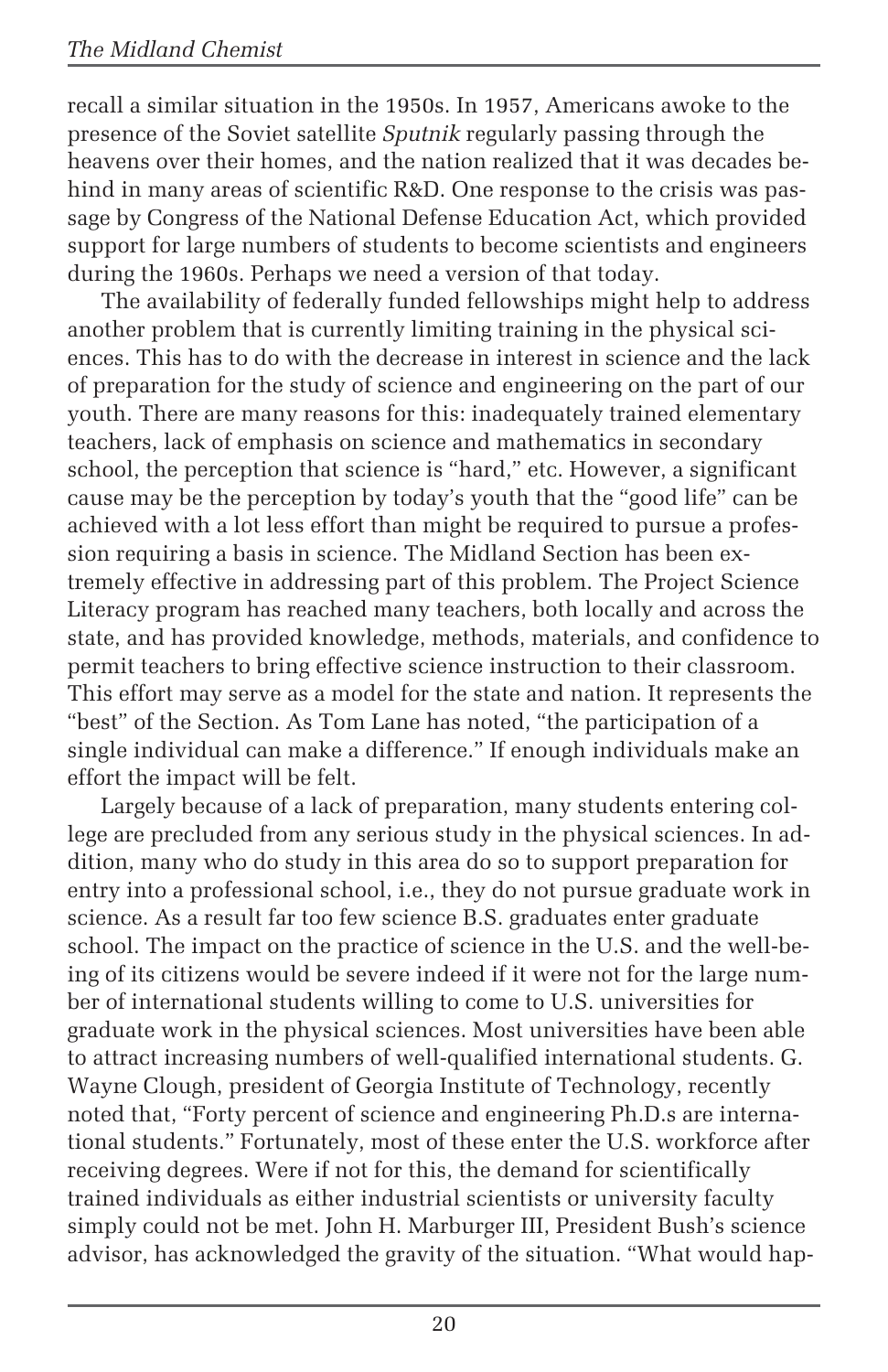pen if all foreign graduate students returned to their country of origin immediately after receiving their degrees?" Marburger asked. "A catastrophic loss of technical capability would ensue. Already many industries are having difficulty recruiting technically trained personnel."

With respect to training in the physical sciences, the U.S. enterprise is not well. We all need to pay greater attention to the situation and work to improve it (through activity in professional organizations, frequent interaction with congressional representatives, educational outreach to a local kindergarten, and a myriad of other ways). The chemical sciences sit at the very base of development in this country. The standard of living enjoyed by U.S. citizens would not be possible without the innovation the sciences provide. Consider only the materials in any modern home that would not have been there prior to WW II, which were generated by activities in the physical sciences. We in ACS must be ever diligent in pressing for a higher national priority for funding for training in the physical sciences.

# **Analytical Conference Scheduled**

The 23rd Annual ALMA (Analytical Laboratory Managers Association) Conference is scheduled in St. Louis on Thursday, October 17, 2002. The mission of this Association is to share and disseminate information about the management of analytical services and instrumentation laboratories. Preceding the conference will be three workshops that may be of particular interest to ACS Members. Both the conference agenda and the workshop descriptions can be viewed at www.labmanagers.org. Contact: John Pivinski, ALMA Publicity Chair (jpivinski@cs.com).